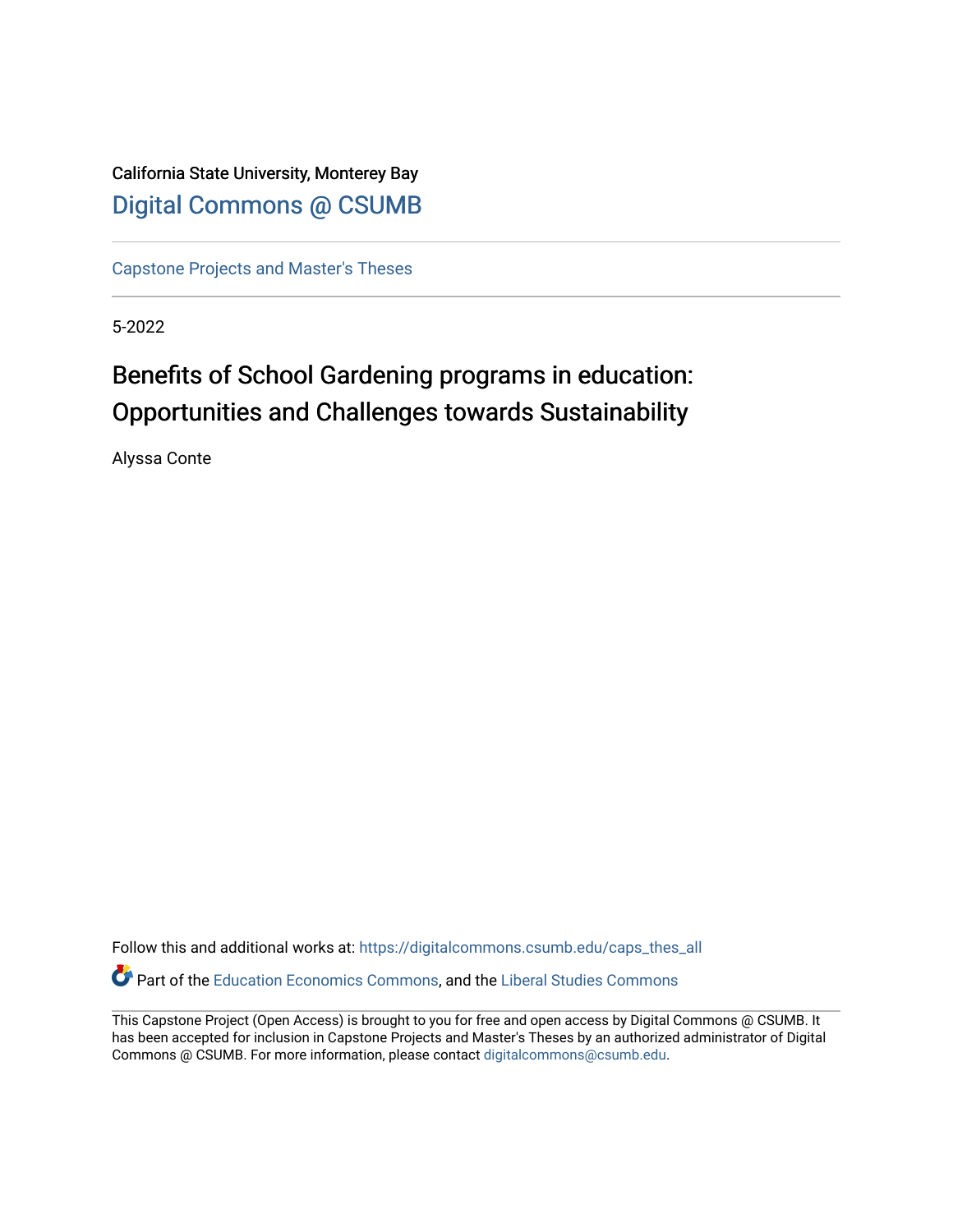# *Benefits of School Gardening programs in education: Opportunities and Challenges towards Sustainability*

**Alyssa A. Conte**

**Liberal Studies Department at California State University Monterey Bay**

**LS-400 Senior Capstone**

**Advisor: Paoze Thao**

**May 20, 2022**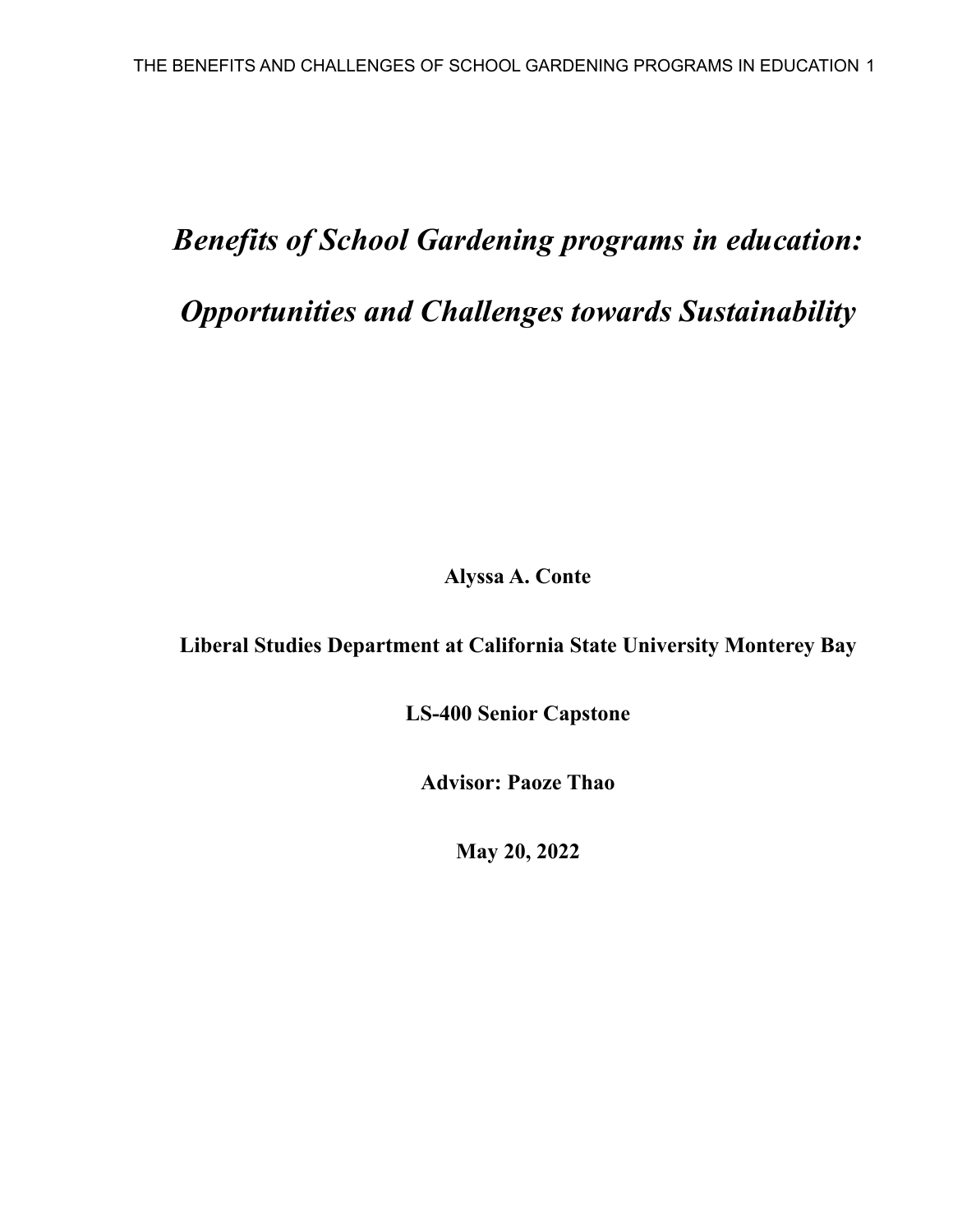# **Abstract**

The benefits of school gardening programs in education are numerous; yet, there is still no formal inclusion of these practices into the California State curriculum. Currently, school gardening programs are generated through community effort. The benefits of these programs are limited by their challenges, but when these programs are effective, they enhance the entire curriculum. This senior capstone study takes a look at what school gardening programs have done to be successful, and what benefits may be gained from further funding these programs. Through the use of qualitative research and interviews with local teachers along with CSUMB students, the results indicate that school gardening is beneficial to students when they are properly funded and supported.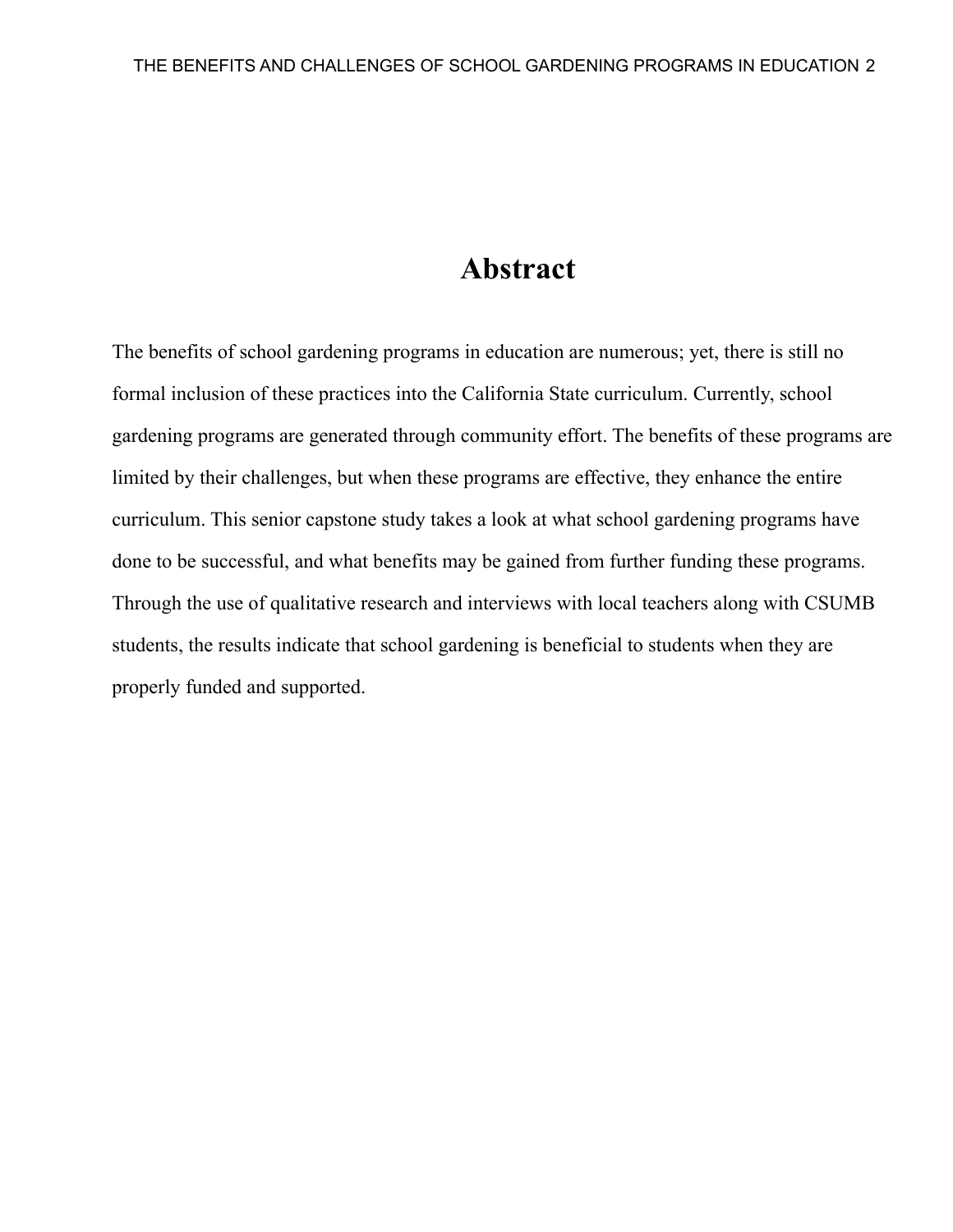### **Introduction**

It is 2022, and the world is still recovering from the global shutdown that was COVID-19. COVID brought up many underlying issues that people face regarding health and wellness, and now the public deals with illness in different ways. Public education was in the spotlight during this time; parents were teaching their kids at home, and health and wellness became a primary focus in our society. Schools in the United States have striven to be at the forefront of social change, and continue to look for new methods to improve. When looking for new opportunities in education to benefit students' lives and their experiences, school gardening programs are gaining popularity as being a multi-faceted approach.

School garden programs can be anything from a few raised beds to gardening in greenhouses. School gardens can be on the school grounds, in a community garden, in the classroom, or even on vertical pellets (Burt, Koch, & Contento, 2017).There are even studies where tower gardens were used in the classroom, and kindergarteners were able to garden in their classroom directly. Forest agriculture or permaculture has also been discussed as enhancing ecosystem services while still achieving education for sustainable development in students (Leni-Konig, 2020). Community gardens have been instrumental in procuring garden spaces for schools that are located in more urban areas. Due to the variance in these types of programs, many of the specific benefits associated with each study can differ. It helps to understand first the background, the literature review, the methodology, followed by the findings, discussion of a qualitative study, and finally the conclusion.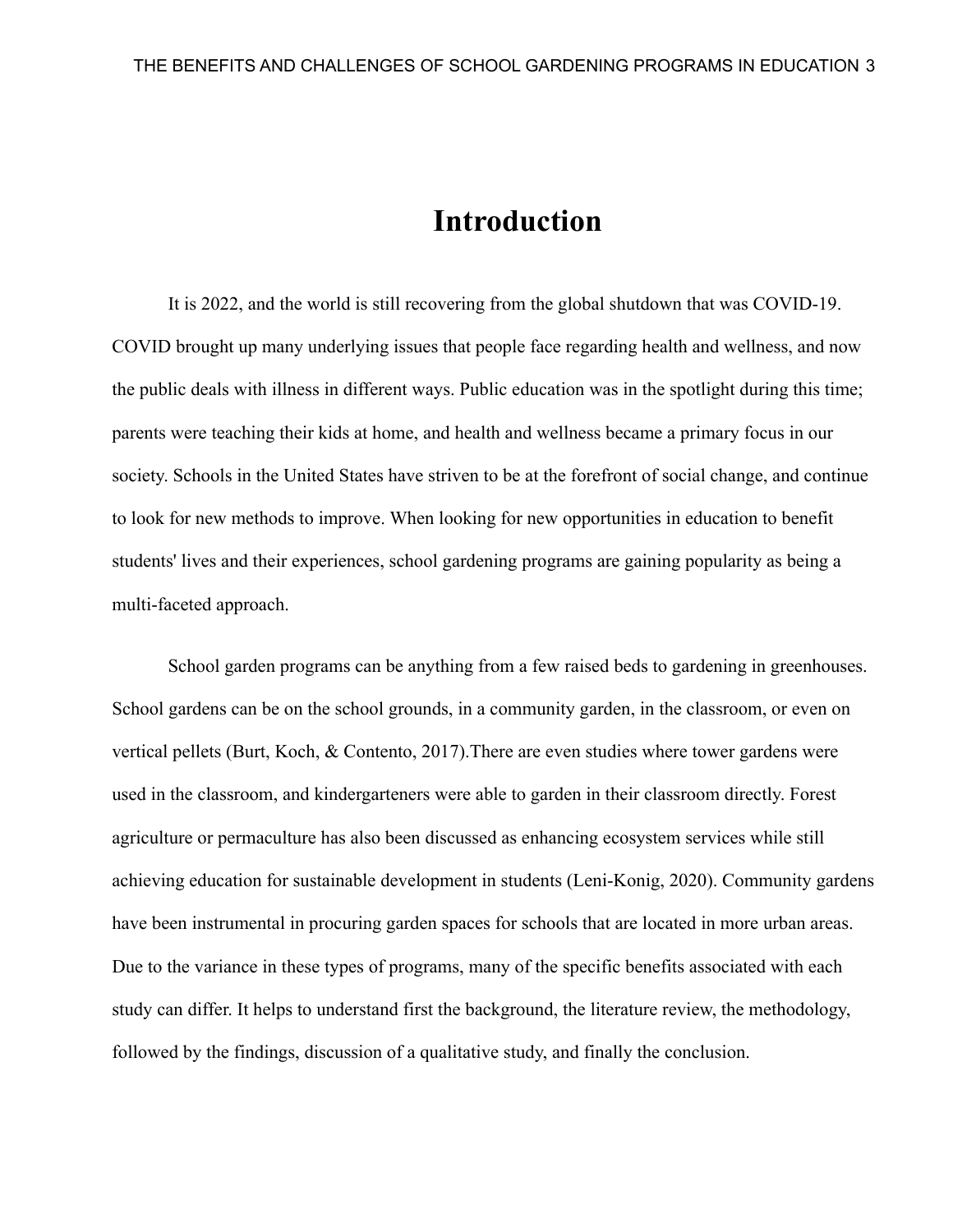# **Background**

While school gardening programs are on the rise, they have been present in the U.S. since the World War 2 era. During this time it was widely popularized for everyone, including children, to help provide during the war. School gardening has faded in and out of the public's favor multiple times since. School gardening practices rose again in the 1960s-1970s due to the environmental movement, and the popularized "war on poverty" (Kohlstedt, 2008). School gardening programs were initiated to try to ensure that students had proper food while receiving an education, but their present day function is much more diverse.

What is driving this renewed interest in school gardening programs currently? This may have stemmed from Michelle Obama's planting a garden in the White house, or maybe it was when the U.S. started allowing for partial federal funding of school gardening programs. From 2006-2007, there was an 11.9% increase in school gardening programs in the U.S. (Turner, Eliason, Sandoval, & Chaloupka, 2016). Then, in August 2010, the U.S. Department of Agriculture announced that there would be funding allotted for a People's Garden School Pilot program to support the development of school gardens in high- poverty schools. This People's Garden School Pilot program was set to promote the knowledge of primary agriculture production practices and nutrition (Blair, 2009). Afterwards, from 2013 to 2014 there was a 31.2% increase in garden programs (Turner, et al., 2016). There is no data on the increases in these programs from 2014-2022, but future studies will reveal that information.

The benefits of these school gardening programs are numerous; yet, there is still no formal inclusion of these practices into our state curriculum (Zelenika, Moreau, Lane, & Zhao, 2018).With the rise of COVID, and the need for social distancing practices increasing, school garden programs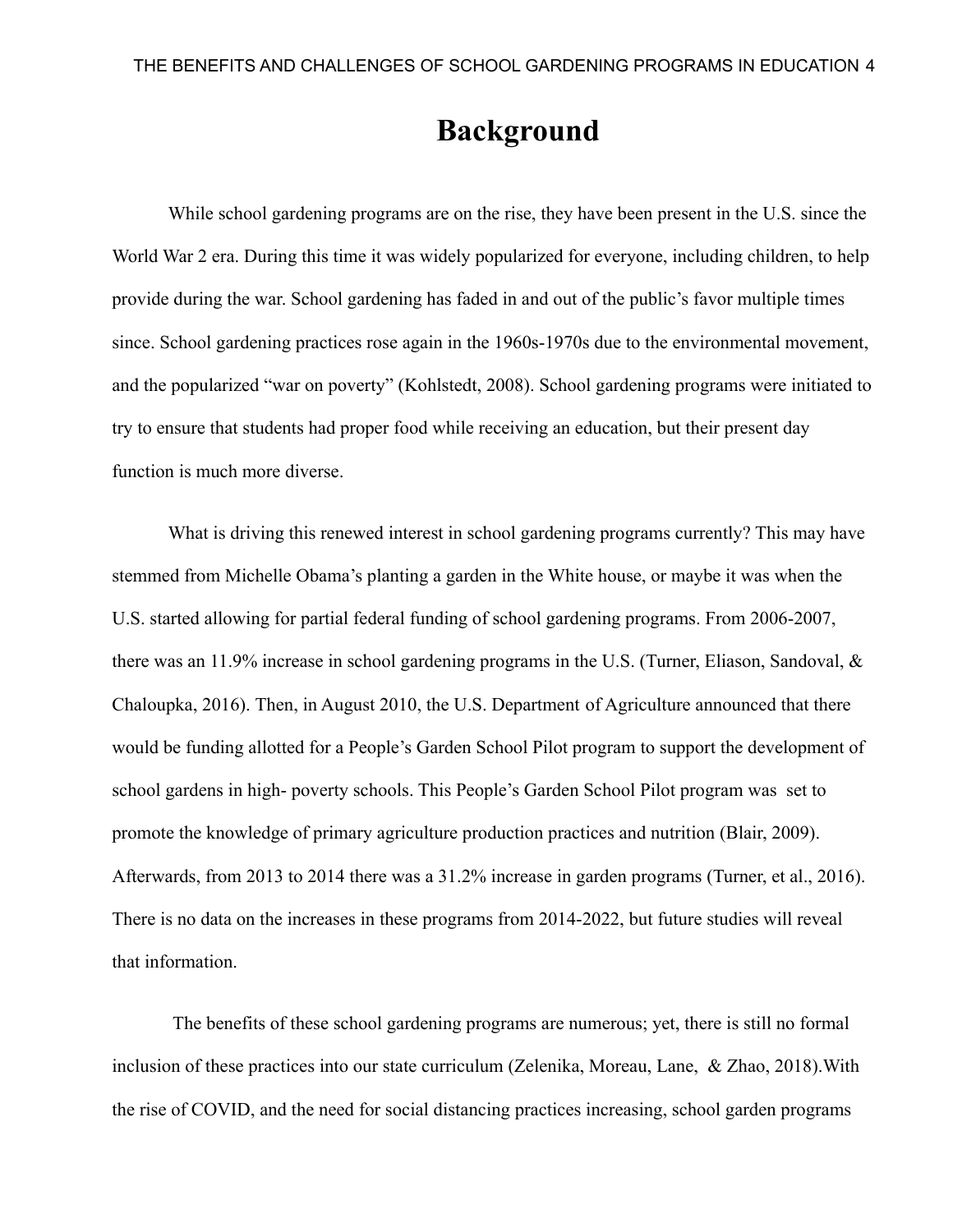could be a promising solution in facilitating a more comfortable classroom experience. Currently, school gardening programs and outdoor education tend to be limited to communities that are either rich in money or rich in community support (Huelskamp, 2018). Due to this disparity, students from lower socio-economic groups have less of a chance to experience the benefits that come with school gardening programs. (McCarty, 2013). There are many challenges associated with the sustainability of school gardens, and they often fail. However, California has been a particular leader in this field. The California legislature passed an act in 2006 titled the California School Instructional Gardening Act that allows for a one time grant for every school to start up their own instructional garden. Even still, many school gardens fail for many reasons, but most often due to a lack of continued funding (Huelskamp, 2018).

With this information in mind, there are several scholarships, grants, and different types of state and federal aid that are offered in correspondence with school gardening programs. With the knowledge of these different funding opportunities, many more schools will be able to be successful in their educational endeavors concerning school gardening programs. In California there are yearly allowances in the school cafeteria budget for buying certain gardening provisions like rakes, watering cans, or seeds. In Appendix C, there is a comprehensive list of companies that offer grants specifically for school gardening programs (Growing Spaces, 2022). Outside of California, there are opportunities for funding as well.Many peer-reviewed recommendations for school garden programs incorporate partnerships with local groups to achieve a higher likelihood of sustainability (Graham, 2005) & (Berezowitz, Yoder, & Schoeller, 2015).

In order to further investigate this topic, several research questions have been posed to help guide the research. The primary question is, what are the benefits that school garden programs provide to students, and can further funding support these programs? Are there opportunities and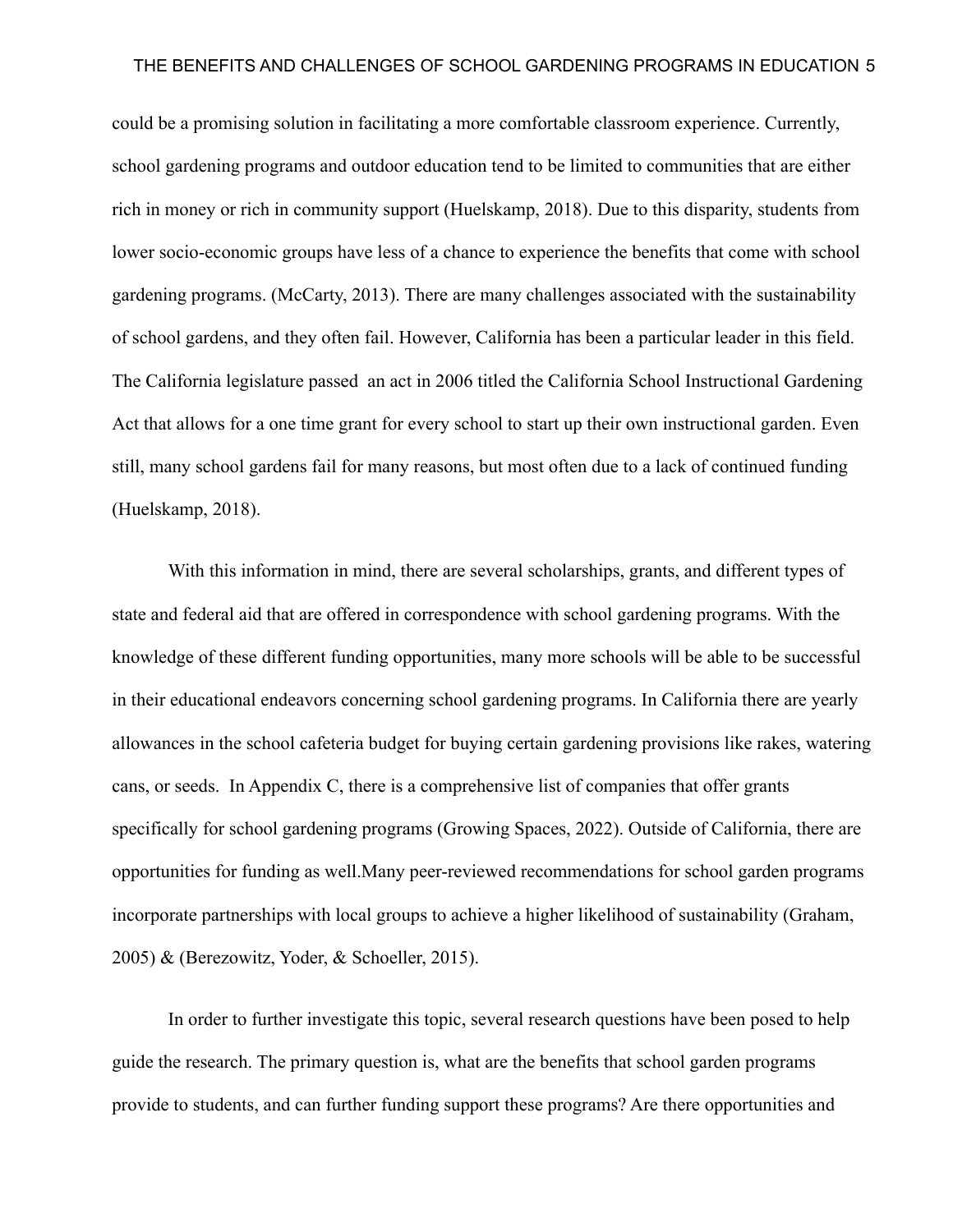challenges for the existing school gardening programs in local school districts in the Monterey Bay area? In addition, there are many school gardens that fail due to ill-maintenance, poor communication, and lack of funding or time. What differentiates successful school gardening programs from ones that ultimately fail? There are many viewpoints to question, so there will be a total of 10 teacher surveys to gather research from and a shorter survey administered to CSUMB college students. Given the benefits of school gardening and their lack of funding, does President Biden's new initiative of 30/30 Vision provide new opportunities to sustain these programs according to teachers? Then, if Biden's 30/30 Vision can provide new opportunities for funding, how could that be carried out? First, these questions and this needed background information will be discussed in the literature review.

# **Literature Review**

This research takes a look at the opportunities as well as the challenges towards sustainability with school gardening programs. The basic benefits of these programs and inclusion into the state legislature of California is included. Several perspectives are considered in this qualitative study; those of teachers, students, and those of case studies. The benefits are first listed then described. Then, the research provides an overview of challenges toward the sustainability of school garden programs. The main challenges will be addressed, followed by opportunities for sustainability of school gardening programs as cited and recommended by the literature. The literature consists of research from many different grade levels, further showing that school gardening programs can evolve over time for students. This also demonstrates that school gardening programs can be applicable for students at any level of primary education, adding on to the argument that these programs should be incorporated into public education.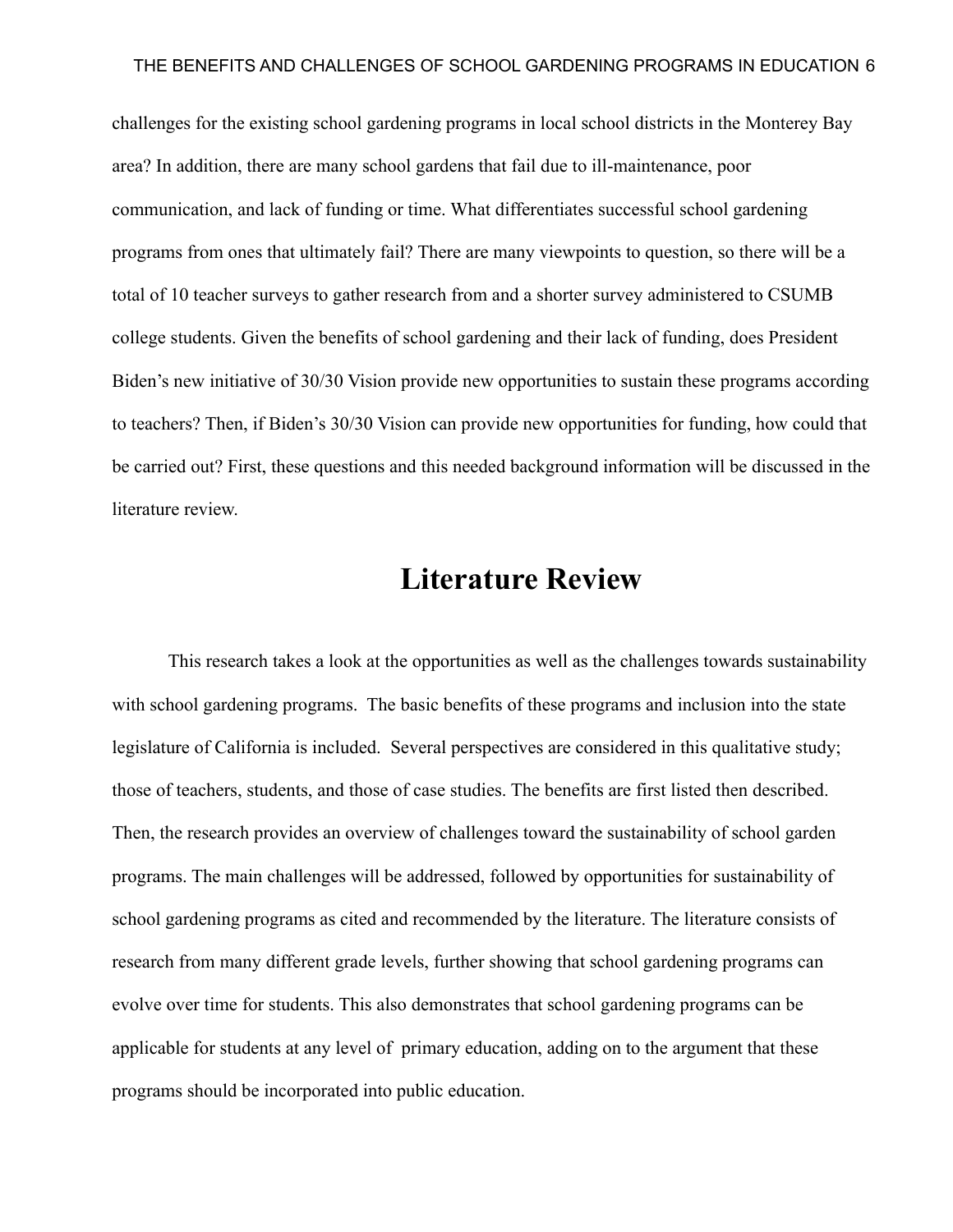#### **Benefits of School Gardening Programs**

The benefits of school or community gardening programs are many and multi-faceted. There are positive effects such as an increase in the physical, socio-emotional, and mental health that can be cultivated in your students (Blair, 2009) & (Mastropieri, & Scruggs, 2018). There are socioeconomic benefits for families and communities when there is increased participation in these programs. There have also been multiple studies where academic outcomes were the primary focus. Many subjects were listed as having the potential to enhance curriculum with environmental studies and nutrition being the most commonly occurring (Graham, 2005). In this extensive study the results demonstrated that there were many positive behavioral and social outcomes. Observed was an improved sense of self, heightened motivation, enthusiasm, teamwork, community, and increased parental involvement. (Skelly & Bradley, 2007)

Indeed, it is not only the teachers who see these benefits in the students. It is the students themselves who gained a sense of responsibility through accomplishment and were reported as having a more positive environmental attitude after participating in a school garden program (Skelly, et.al, 2007). Through a study of 427 third graders, this was determined by a before and after survey following their participation in school gardening activities. This study had conflicting data; there were no considerable benefits in vegetable preference after these students' experiences in the school garden. Conversely, all the other studies having to do with vegetable preference and nutrition were positively linked to school gardening practices.

The remaining literature agrees; there is a considerable increase in fruit and vegetable consumption for students who participate in school gardening programs. This is reason enough to consider school garden programs as a potential tool to combat childhood obesity, yet school garden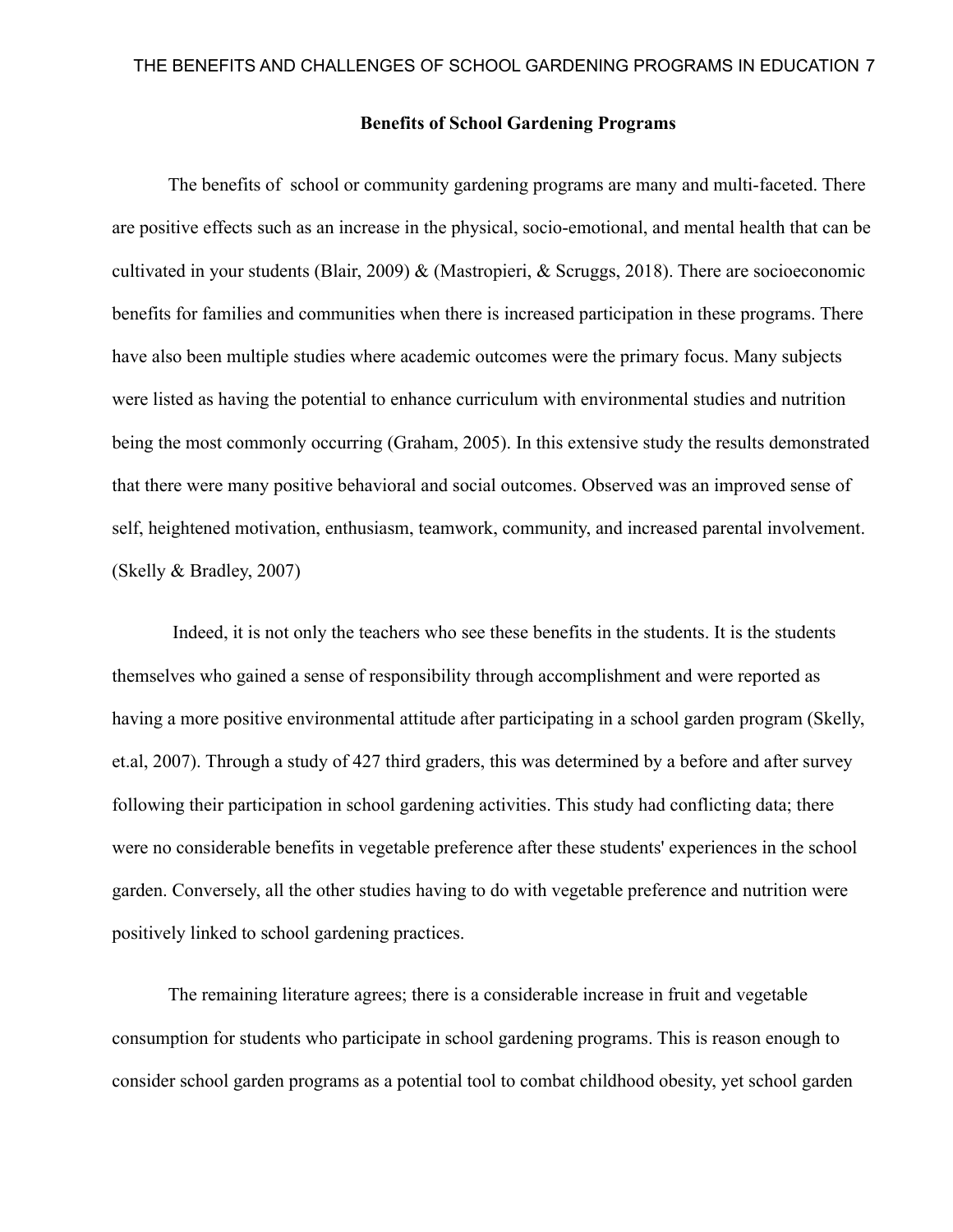programs aren't always supported. Much of this research focuses on these types of school gardening programs for younger students. There is also a multitude of research on how students benefit through vegetable consumption, and by enhancing engagement (Parmer., Salisbury-Glennon, Shannon, & Struempler, 2009) & (Sharma, Hedberg, Skala, Chuang, & Lewis, 2014) & (Johnson, 2020). Many of us get our food from "formal" sources, such as the grocery store. Yet, by incorporating reward snacking, or good snacking, the likelihood that students will choose healthy snacks in the future increases. By merely being surrounded by plants, fruits and vegetables, students were more likely to choose healthier options. The main takeaway is that studies have found that fruit and vegetable preferences can be increased by student participation in school gardens.

The benefits to funding these school gardening programs tend to be good for your students, but also for the community as well. A study took a look at the ways entire communities can benefit from having a school garden in their region (Day, 2022). TThe data found that there were considerable benefits in almost every regard. Then, "The informal economy, healthy food options and alternative urban food systems are interconnected in important ways." (Bussell, et al., 2017, p. 139) This research indicates that by utilizing community or school gardens the communities themselves can profit through availability of healthy food options, and even potential economic gain. There were also economic benefits associated with community gardens in a study done in San Diego, thereby indicating that these gardens can be used as a source for economic profit or eaten by those involved. These studies both saw economic benefit in participating communities, and further demonstrate the ways school gardens can help more than just the students involved.

Some functions of school gardens contribute mainly to educating students on sustainability and their primary focus is academic (Fisher-Maltese, 2017). These school programs tend to focus on specializing in being either edible, native, agricultural or sensory gardens. Out of the studies done on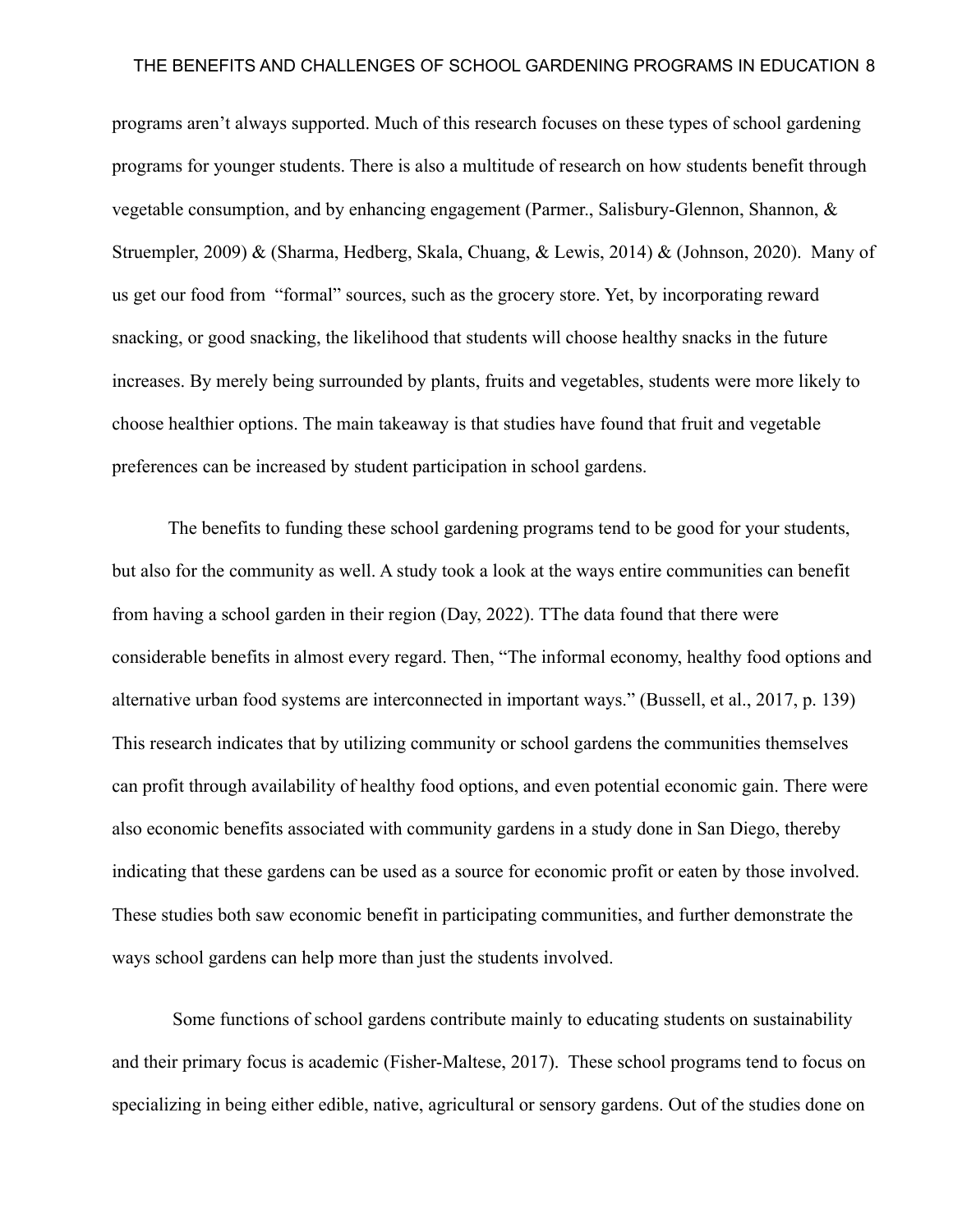the multi-disciplinary benefits of school gardening programs in education, there are certain subjects that were cited by multiple peer-reviewed articles as being extremely applicable to incorporate into the curriculum (Berezowitz, et al., 2015) & (Graham, 2005) & (McCarty, 2013) & (Skelly, et.al, 2007). These subjects include science, history, art, mathematics, literature, and nutritional health.

There are several studies that point out the ways disadvantaged students in particular benefit from being involved in school gardening programs,

> "While there is no silver bullet to solve all the challenges children face as a result of living in poverty, schools and communities have access to immediate, practical, and effective measures to begin to close the gap in educational achievement and overall health, both in the short and long term. By embedding holistic programs such as REAL School Gardens into the school and the community, children in low-income families will have access to educational enrichment and healthy practices that will help them succeed. (McCarty, 2013, pg. 5).

These studies point out different ways to help mitigate the experiences of disadvantaged children by giving them access to nature, and healthy and free food choices (Sharma, et al., 2014) & (Turner, et al., 2016). Many of these case studies were able to access funds from the 2015 Farm to School program, and used the money in different ways. One school used the money to hire a local farmer, Omar, to teach the students how to grow and harvest over ten crops. Omar also instructed the students on irrigation systems, pest management (such as using ladybugs to deal with an aphid infestation), and money management skills (Farm to School Grows with USDA Grants, 2017). How exactly a school garden program cultivates money management skills will be further covered in the challenges and opportunities section of the literature review.

### **Opportunities and Challenges towards Sustainability**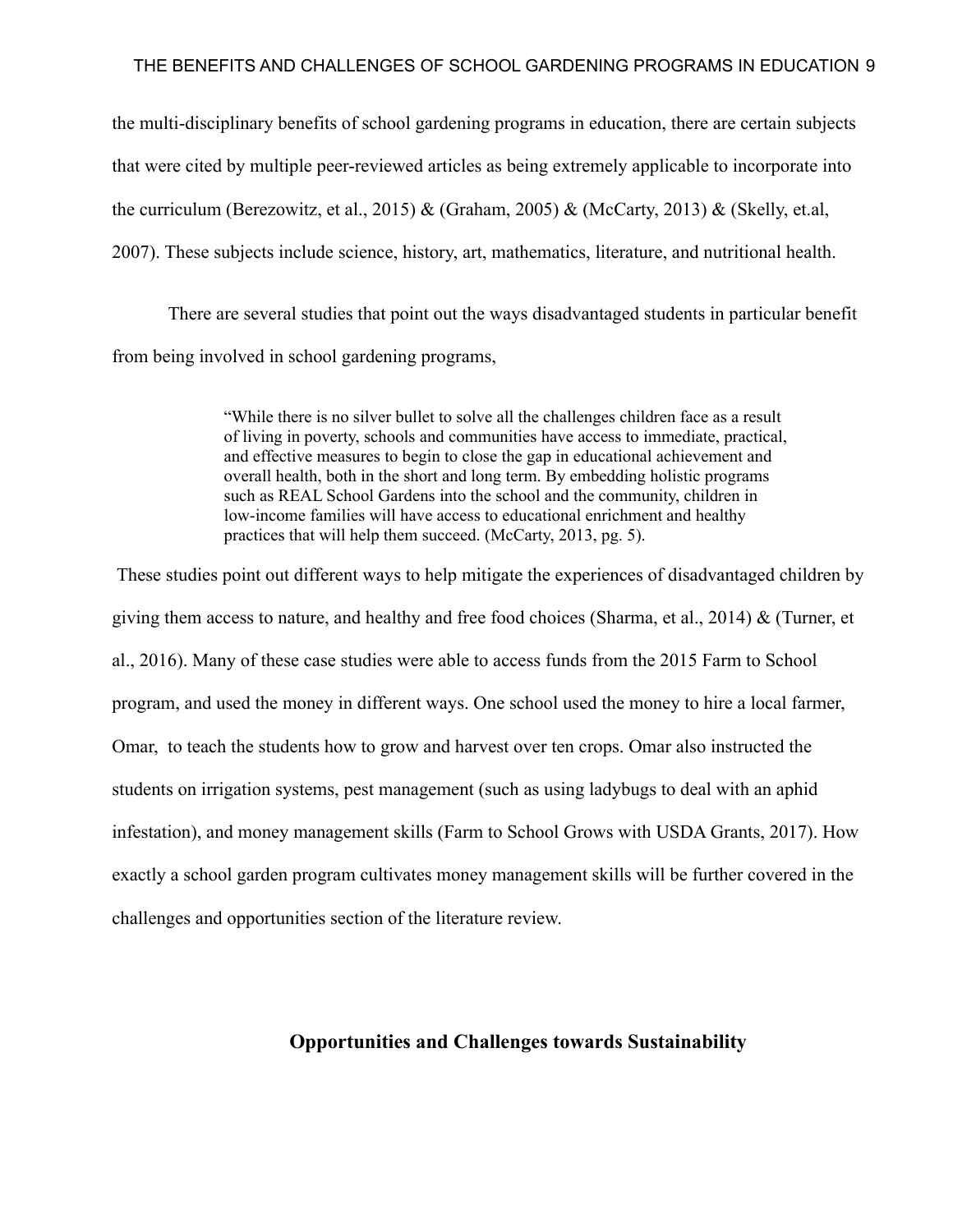Many challenges towards the longevity of these school gardening programs were identified. A comprehensive list is included in Figure 1 (Huelskamp, 2018). However, even with all these issues, the California legislature is still in favor of school garden programs;

> **51795. The Legislature finds and declares all of the following: (a) School garden projects provide an interactive, hands-on learning environment to teach composting and waste management techniques and the fundamental nutrition concepts embodied in the Dietary Guidelines for Americans and to foster a better understanding and appreciation of where food comes from, how it gets from the farm to the table, and the important role of agriculture in the state, national, and global economy. (b) Encouraging and supporting a garden in every school creates opportunities for children to make healthier food choices, participate more successfully in their education experiences, and**

> **develop a deeper appreciation of both their community and each other.**

This was taken from the 2005 California Education Code Sections 51795–51798 and from Assembly Bill California School Instructional Garden Act. Then Article (c) continues on to explain the multidisciplinary applications of school gardening programs. This includes subjects such as science, health, environmental education, math, reading, writing, art, physical education, history, and geography. Article (d) creates the Instructional School Garden Program. This program's creation was intended to help support instructional school gardens for "eligible educational agencies". Article (e) goes on then to define eligible educational agencies as any county office of education or school district. The support that is offered is a one time grant of \$2,000, but at the bottom of the legislature they add a final line which details that this act can only be implemented while there are funds available (*2005 California Education Code Sections 51795–51798 School Instructional Gardens*). A year after, the Assembly Bill 1535 was authorized. The California Department of Education was then awarded \$15 million total in grants to promote, create, and support California Instructional School Gardens. These grants are not guaranteed to every school that applies, and the money will eventually run out.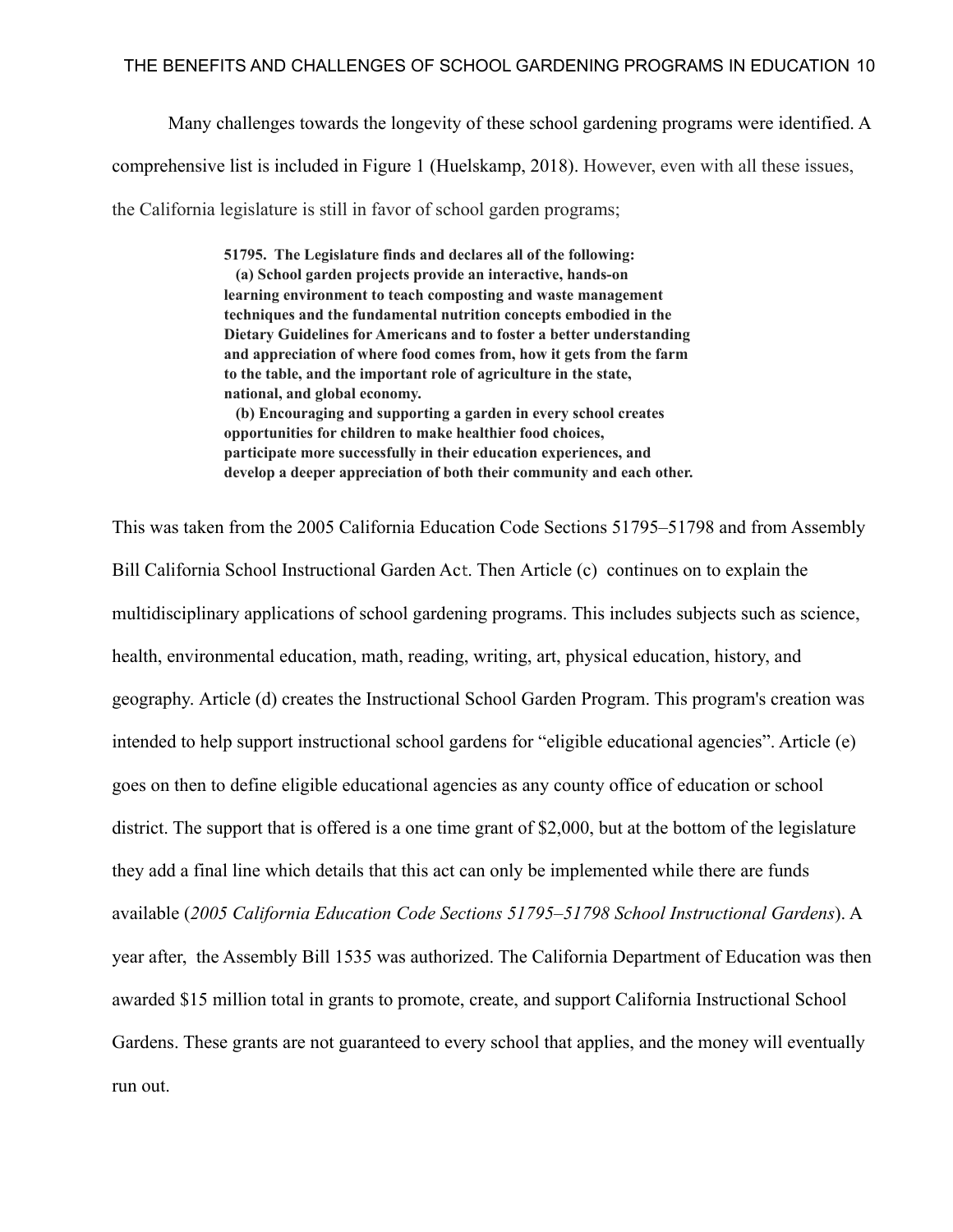These challenges are echoed in a comprehensive look at the health of school garden programs found in Huelskamp's (2018) study. This study identified sixteen peer-reviewed articles that address the challenges to school gardens. After identifying the main points in each article, there are some similarities to be gathered from the data that help to answer several research questions. Seven out of those sixteen articles agreed; there is a lack of adequate training for current school teachers in school gardening practices. This challenge can lead to a lack of interest in the teaching of gardening due to the amount of time that teacher would need to become proficient in gardening. That challenge also limits the effectiveness of these school gardening programs. If teachers do not know how to effectively use the material, how are they expected to teach proficiently?

There were several other challenges to school garden sustainability that were cross-examined in Huelskamp's (2018) study. These challenges were well agreed upon; at least three other sources out of those sixteen that were peer-reviewed came to a similar conclusion. The literature saw great challenges in receiving sustainable funding, creating appropriate lessons, and notable time constraints. The issue with creating more time for school gardening is that there will need to be another subject that is sacrificed in the school day. More challenges to sustainability included a lack of space, lack of community support, or a lack of materials to create projects with. There were other challenges to school gardens that were listed by Huelskamp (2018). At least two peer-review articles discussed that programs are limited when grant funding is not renewed. There are plenty of grant programs that offer funding for a start-up school garden (See Appendix C), but once that funding runs out the school garden programs tend to fail (Huelskamp, 2018).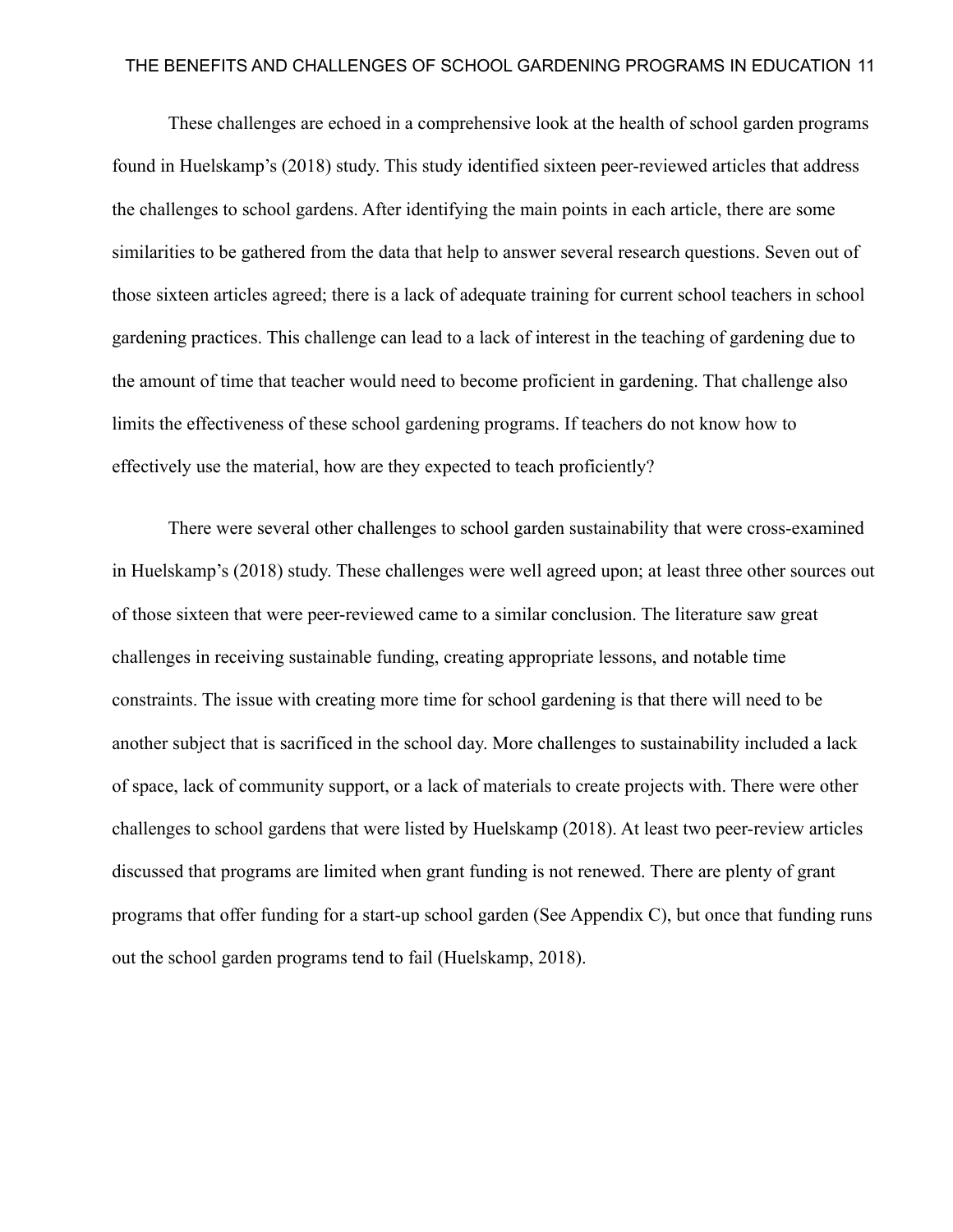There was one research study in particular that spoke of the need for an increased support system to the recipients of different grants that provide funding. That research goes on to include that the USDA should better prepare the schools they provide the school gardening funds to. There are many school garden programs that have utilized this funding from the USDA, but not all of these programs are successful. This is a failing system if the funding is wasted year after year. Another unsustainable practice cited was the bringing in of external instructors to deliver the school gardening curriculum. This study spoke of the need to provide financial incentives for teachers to work in the gardens. Yet, even as multiple studies were able to tell that teachers were overburdened, only two sources voiced the need for a fulltime garden coordinator. This data is contradictory; some sources advocate for further teacher training in school gardening practices, while others identify that a full-time garden coordinator is preferable. All in all, there still remain to be many imperfections with the school gardening programs in our schools here in the U. S. However, there are many opportunities for alternative funding.

For example, President Biden recently signed an executive order popularly referred to as Biden's 30x30 initiative (Jones, 2021). The plan is to conserve 30 percent of U.S. lands and waters by 2030. This plan is unique by focusing on also making reparations to certain disproportionately disadvantaged groups of people. The 30x30 vision prioritizes areas that are lower socioeconomically, and previously disadvantaged minority groups. There is a particular focus in trying to preserve more Indigenous peoples' lands. The aim is to try to increase access to natural areas for these disadvantaged groups, as the research shows that these groups often have less of an opportunity to interact with nature (Turner, 2016) & (Sharma, et al., 2014). The executive order offers reparations to private land-owners or farmers if they turn their lands over to restoration projects. Unfortunately, even though it is known that pollinator hotspots and wildlife corridors will be included in this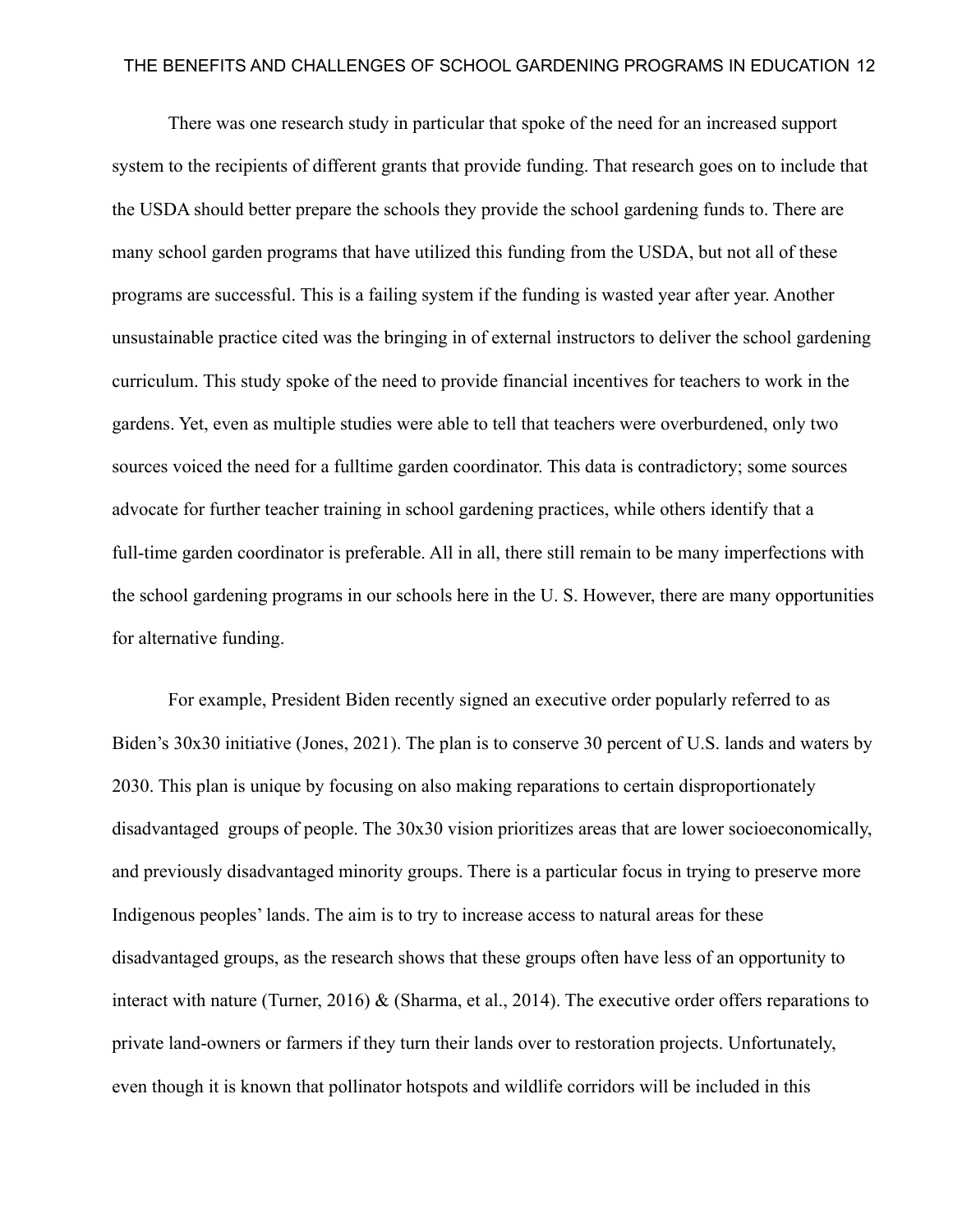funding, the exact areas that will be preserved won't be determined until the end of 2022 (Thompson, 2022).

There have been several exploratory studies done on students to determine the benefits and long term sustainability of certain school gardening programs. In one study they used descriptive statistics as well as multidimensional scaling and hierarchical cluster analysis to determine the most effective school garden practices from grades K-8. This project used a qualitative data analysis that consisted of thematic coding, pattern matching, explanation building and cross-case synthesis to determine the intensity of student involvement in the school gardening program (Burt, et al., 2017). This was just one of several studies created within the past ten years that are aimed at increasing the effectiveness of school gardening programs (Zelenika, 2018). In addition, there was a dissertation on the effects of indoor, smaller tower gardens that conserved space, but also increased students' vegetable preferences (Johnson, 2020). These two highly analytical studies demonstrate the variability of school gardens, and the documentable improvements in dietary preferences that are shown when students are involved.

This literature review contains just one of three sources used to determine the benefits and sustainability of school garden programs in education. There were many opportunities for funding listed throughout the literature. This could be by application and acceptance to grants, non-profits, state and federal funding, or through community support. School gardens and their potential benefits are still growing; through a look into this study's methods, an idea of what the main takeaway here begins to become clear. The challenges toward sustainability to these types of programs may be many, but the benefits demonstrated by the data are hopeful as well.

# **Methods and Procedures**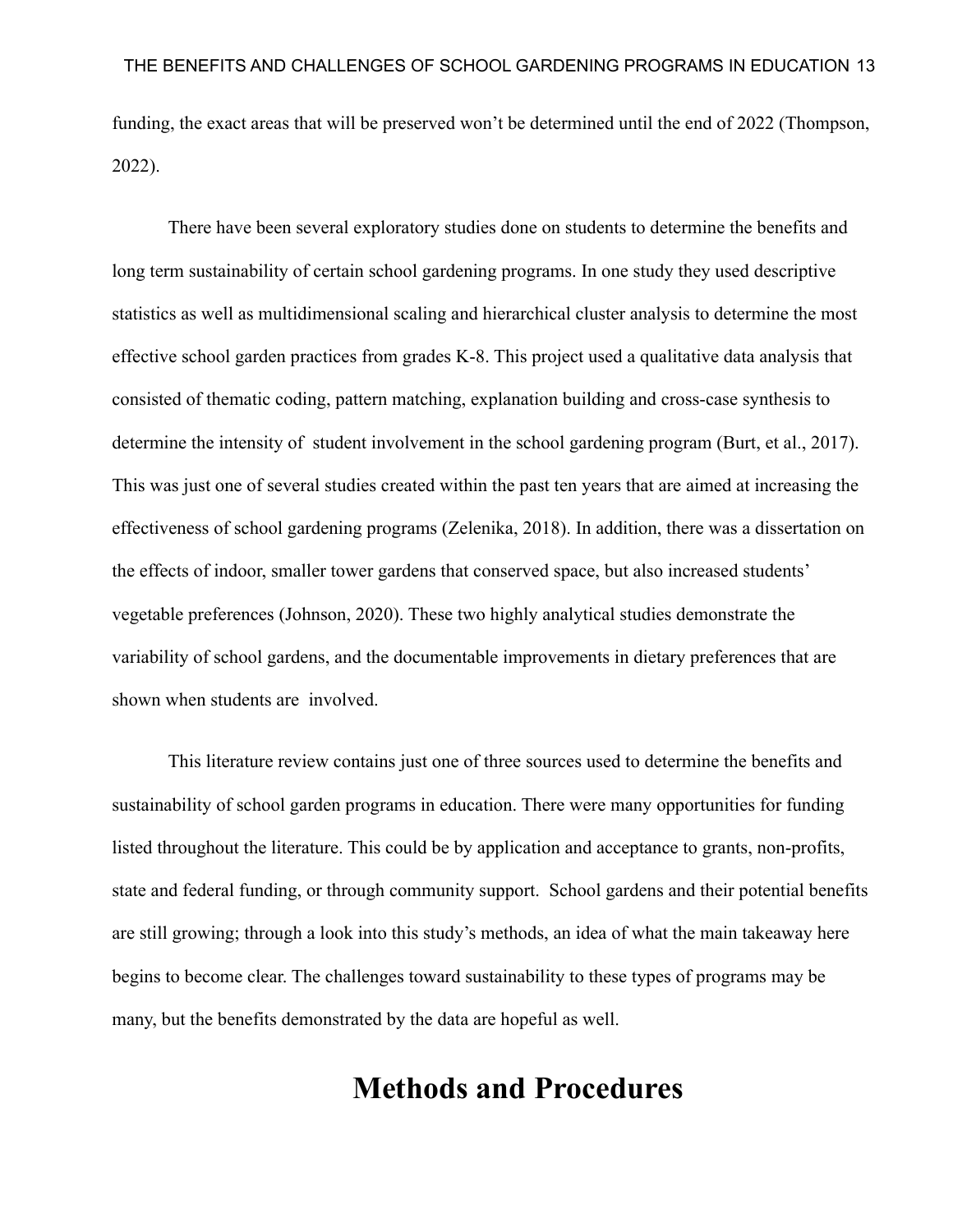In California, there is a heightened interest in school gardening programs and the benefits they can have on students. Conversely, there were school garden plots appearing in local neighborhoods and surrounding cities, but most were filled with wilted plants and weeds. There were many garden plots that were just empty. To find out why local school garden plots in parts of California were empty and why some were thriving, a further literature review was conducted on the current research in this field. Through the CSUMB library database, it became evident from the beginning that there are many benefits of school gardens on students and communities.This brought the research to a new focus; why then do school garden programs tend to fail?

To begin, ten peer-reviewed research articles relating to "school gardens", "sustainability", and, "funding for school gardens" were picked to answer some of these questions. Through extensive research in the CSUMB library database the many benefits of school gardening in education were confirmed. Most of the resources came from within California, but there were a few case studies from states such as Washington, New York, Florida and Illinois. Then came the formation of a primary and several secondary research questions relating to those peer-reviewed articles. Those questions were formed from the research and sent out to 35 local teachers in the Monterey Bay area.The teacher surveys were put in place to observe what local teachers vocalize as the biggest challenges to having a school garden. Those challenges were listed with the potential opportunities for funding and engagement that can be utilized to help offset those challenges. The local teacher surveys are listed in Appendix A. Through a cross analysis of the surveys with the qualitative research from the CSUMB Library database, several similarities between what the literature supported and the teachers identified as the main problems with school gardening programs. In addition, the viewpoints of local CSUMB students were surveyed. The aim in surveying local college students was to determine the current popular opinion of school gardening. Sustainability was a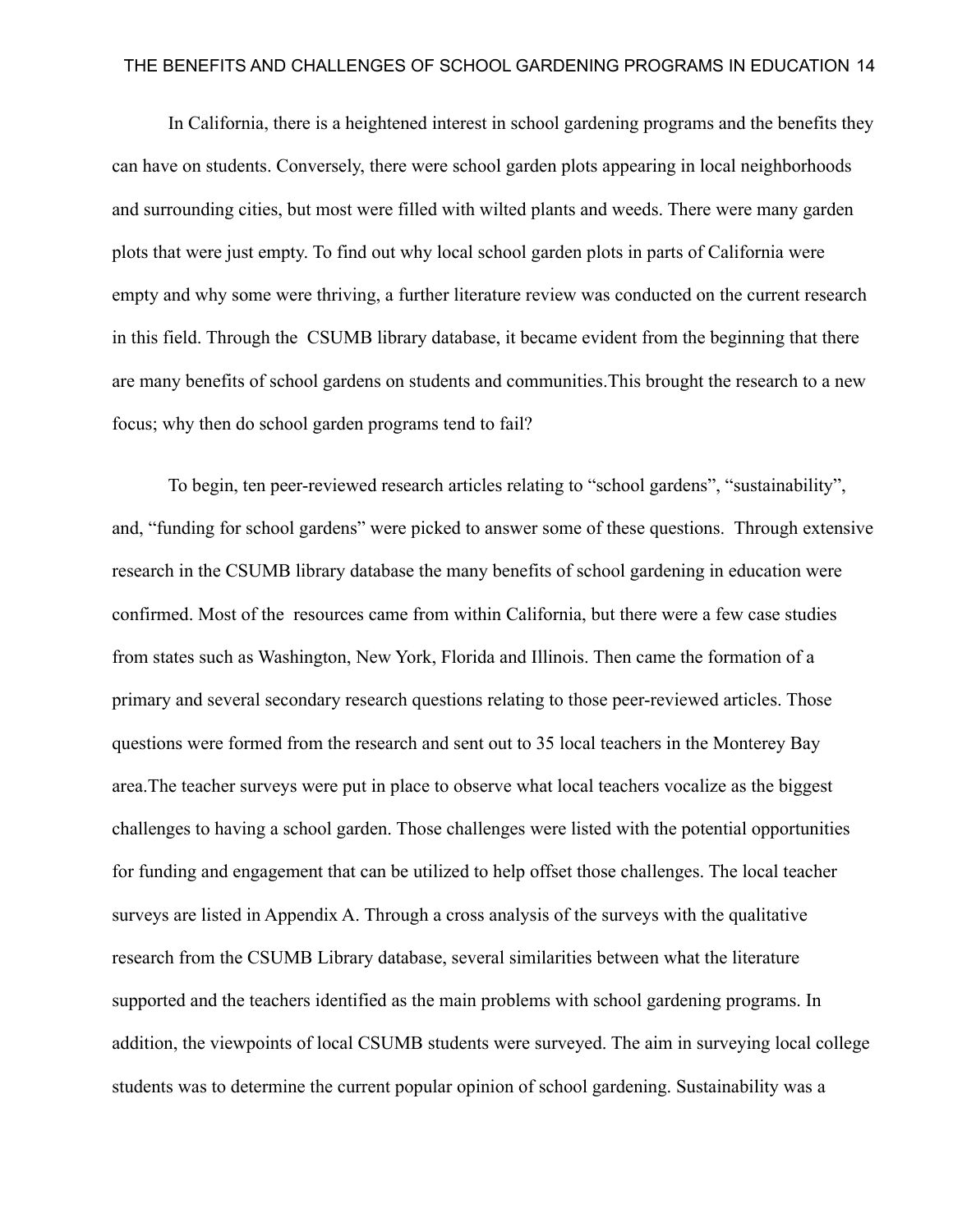guiding principle in this study, and predicting social preferences towards school gardening is an important indicator toward its success. College students may be young now, but once they have families of their own they will be directly influencing the community support of these programs. A quantitative method seemed most appropriate in this simple yes or no survey, but the information gained was qualitative. This variety of sources demonstrates how well known it is that school gardening programs are beneficial and they should be further funded based on the research and surveys.

Throughout the research process and by careful consideration of qualitative evidence, it becomes apparent that there are some central themes paramount to the application of school garden programs. These outcomes are testament to some central findings that are further discussed in the results section. The results are organized in a way that follows the primary research questions that guided this senior capstone project. These results were gained through a careful consideration of what local teachers say, along with a thorough analysis by comparing different peer-reviewed articles on school gardening programs. The findings of this study incorporate opportunities for funding sustainability which are finally explored more deeply in the discussion section.

### **Results and Findings**

The percentage of US elementary schools that have school garden programs has increased substantially over the last 8 years, but still over two thirds of US public elementary schools go without (Turner, et al., 2016). This trend is representative of the college student data gathered, shown in Appendix B. In the survey, 12 out of 20 students chose "not applicable" for the question relating to their experience with school gardening, yet 19 out of 20 said that they would recommend that we increase these programs. This quantitative data shows that while current college students surveyed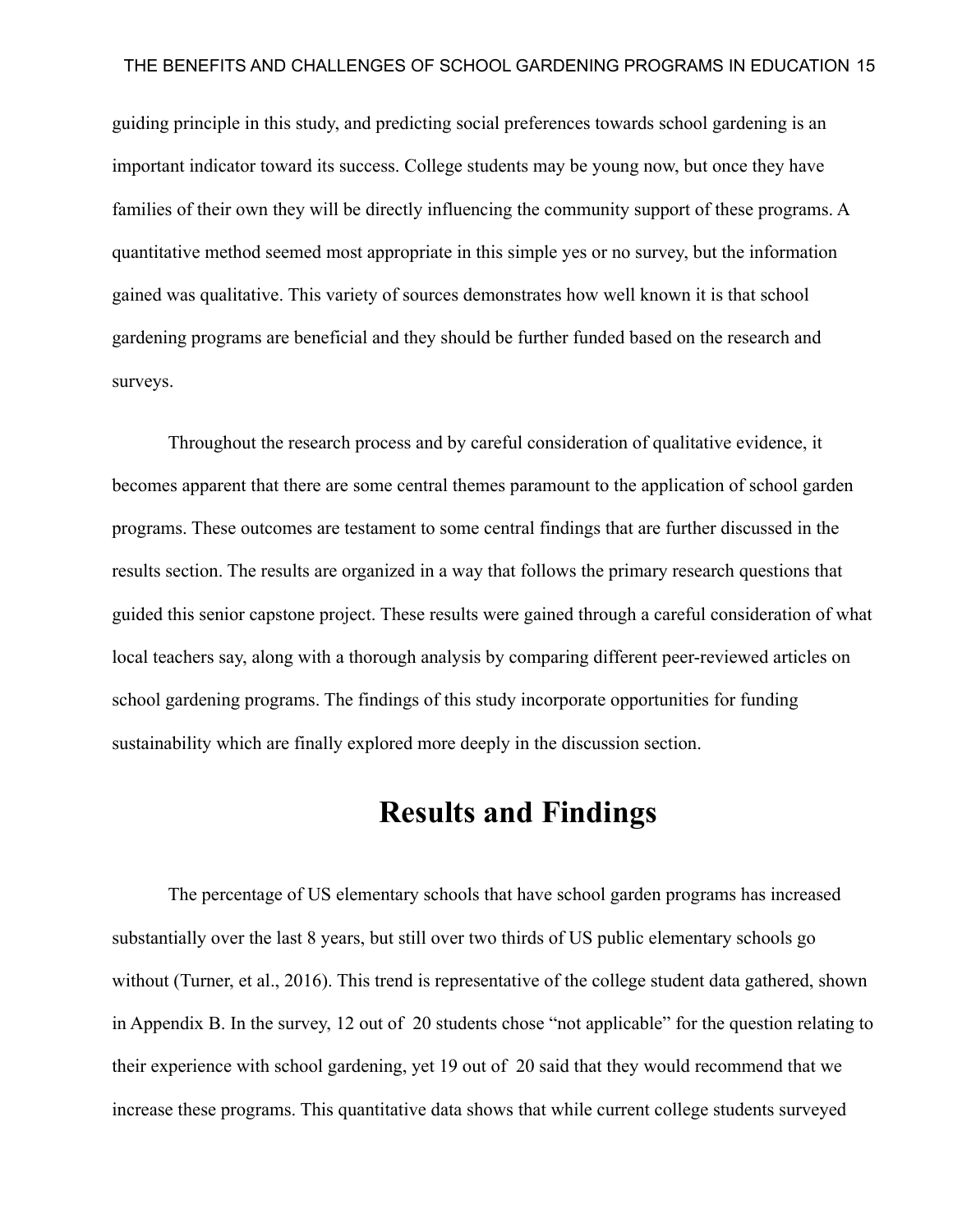had low participation in school gardening while in primary school themselves, they would still recommend that these practices be increased in schools. This is a common way of thinking, so why are school garden programs often limited?

*What differentiates successful school gardening programs from ones that ultimately fail?* The local teacher surveys provide some context with answering this research question. The effectiveness of the school gardens is determined by their purpose. School gardens can vary widely, but there were particular recommendations that separate the successful programs from the ones that fail. One teacher, teacher Z, identified the need for a position in the school for a garden coordinator or a gardening teacher. The garden coordinator would be in charge of everything garden related. They went on to list some of the responsibilities a garden teacher or coordinator should spend their hours doing. These recommendations were as follows; that they would plan lessons that meet grade level standards, maintain and grow the garden, apply for additional funding/grants, oversee the projects and heavy work, and also communicate effectively with the classroom teachers. Every teacher interviewed had something similar to say in that way; having a specific gardening teacher is paramount and everyday teachers do not have time for this added element in their already busy schedule.

Interestingly, many of the literature's ideas coincide with a lot of the recommendations given by local teachers towards increasing garden sustainability. Teacher W brought up that it was ridiculous to expect teachers to take on additional responsibilities when they already have to do all that is required in the classroom. They mentioned how successful their school gardening program continues to be at Carmel Unified, and that it's entirely due to the designated gardening teacher. Teacher R felt that having administrators and fellow teachers' involvement in these programs helped to sustain them. Teacher R believes school gardens fail because the responsibility is entirely on the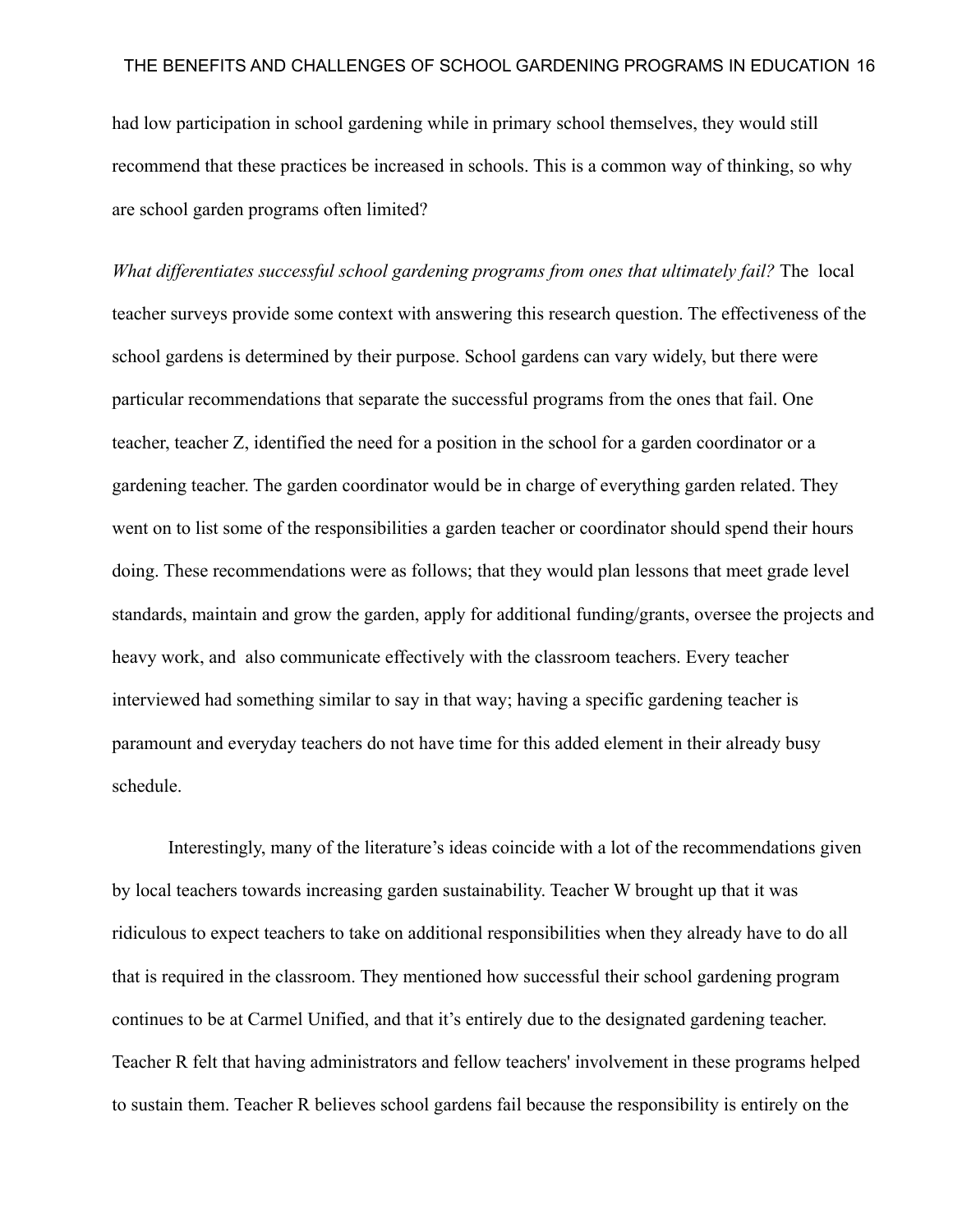regular teachers, and they just don't have enough time in their schedules for the maintenance and creation of brand new lessons. Teacher S agrees, they say it is a skilled gardening expert that makes the ideal school garden teacher. They commented that it is best for the program when the school garden teacher is someone other than the regular classroom teacher. An additional factor that contributes to sustainability of school garden programs is a comprehensive schedule and someone to be in charge of that schedule. Teachers R, S, T, U, W, and Y all listed this particular issue as being a barrier towards sustainability. This is again a similarity between the literature and the teacher surveys, The literature and California legislature agree; school gardening programs have applications that are multi-disciplinary (Berezowitz, et al., 2015) & (Graham, 2005) & (McCarty, 2013) & (Skelly, et.al, 2007). Teachers S, T, Y and Z all identified multi-disciplinary benefits as well (Teacher surveys, Personal communication,Appendix A). There were a wide variety of different disciplines school gardening could be incorporated into. Some of the interdisciplinary subjects mentioned were math, science, art, writing, nutrition, vocabulary development, environmental studies, and communication skills all in a hand-on manner.

While there still remain to be many barriers and challenges towards this sustainability, many teachers are still seeing benefits from even a limited engagement with school gardening programs in their students. All teachers addressed the benefits of school gardening programs on their students. Teacher Y feels as if the effects of school gardening are "...very therapeutic and calming, and it combines science with meeting social/emotional needs." (Teacher Y, personal communication, May 2, 2022). Teacher T also had many positive comments to make about the benefits of school gardening. Teacher T noticed students would go to their school garden to decompress, and experienced enhanced engagement while in the garden. The teacher's weren't the only ones to notice objective benefits in their students. There was, "Uniformly, the qualitative studies of kindergarten to sixth-grade gardening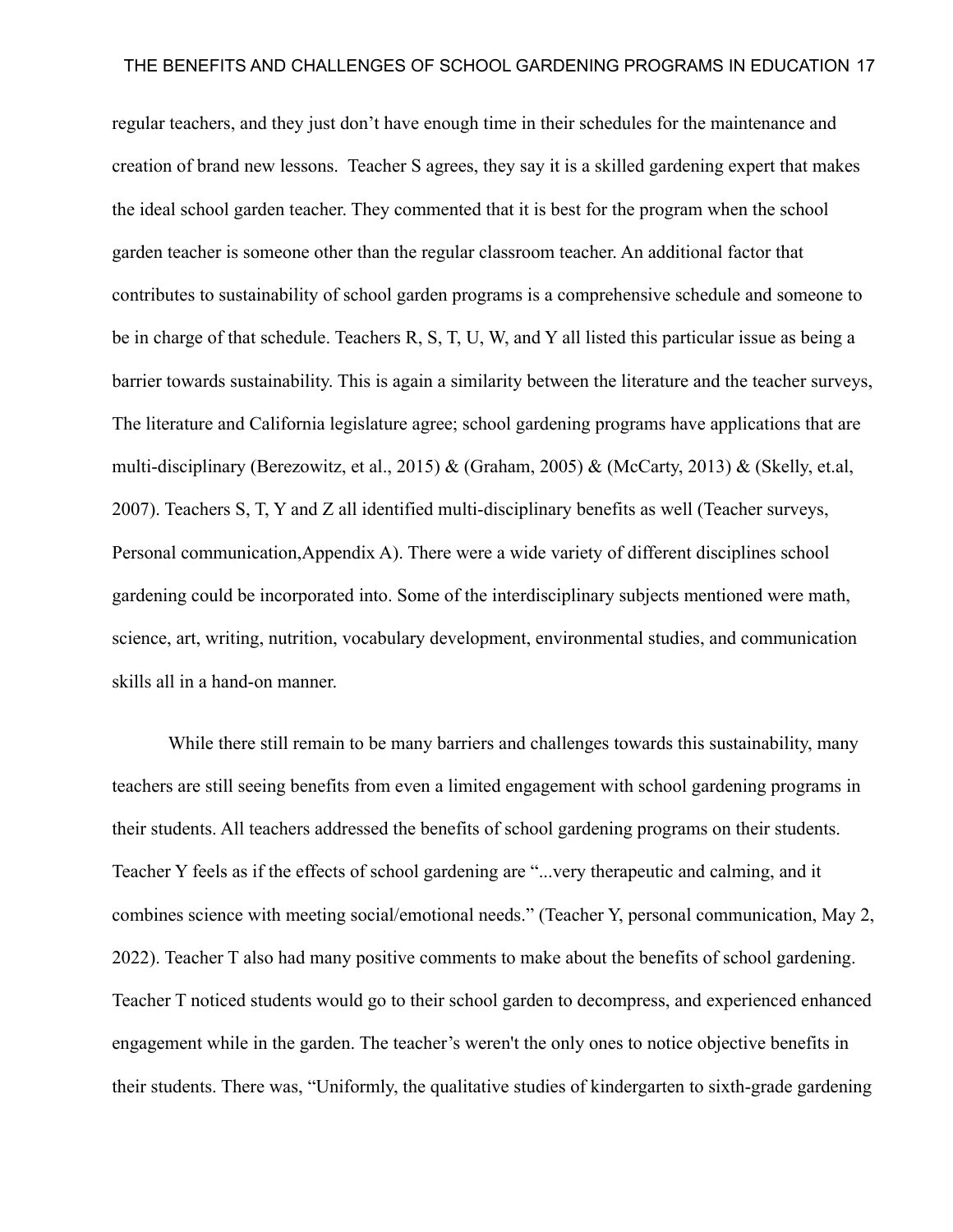show the following positive behavioral and social outcomes: heightened motivation and enthusiasm, improved sense of self, teamwork, community, and parental involvement." ( Blair, 2009, p.35). These are the qualities of effective school garden programs, ones that enhance the learning of all other subjects.

*Are there opportunities and challenges for the existing school gardening programs in local school districts in the Monterey Bay area?* Opportunities for local funding are numerous, but require a bit of work and luck to be accessible. There were many grants that will only provide for the start-up costs of the school gardens. Here were some school gardening grants that are offered on the west coast; [Whole Food Market](https://www.wholekidsfoundation.org/programs/school-gardens-grant) , [Chef Ann's Foundation,](http://www.chefannfoundation.org/programs-and-grants/) [Salad Bars to Schools,](http://www.saladbars2schools.org/) [The Bee Cause Project,](http://www.thebeecause.org/) [Kids Gardenin](https://www.kidsgardening.org/garden-grants/), [American Heart Association Teaching](https://www.heart.org/en/professional/educator/teaching-gardens/join-the-teaching-gardens-network) Gardens Network, [Big Green Real Food Grow](https://biggreen.org/thegreenhouse/) [Here](https://biggreen.org/thegreenhouse/), [National Geographic,](https://www.nationalgeographic.org/grants/grant-opportunities/) [Bonnie Plants 3rd Grade](https://bonniecabbageprogram.com/) Kids Cabbage Program, [California Fertilizer](http://www.calfertilizer.org/Grant14.htm) [Foundation.](http://www.calfertilizer.org/Grant14.htm) The California Fertilizer Foundation grant alone gives 24 schools \$1,200 each year alone for start ups or for helping to sustain their own school gardens. The Bee Cause project provides bees to schools to help with pollinator issues. Whole Food Market, [Chef Ann's Foundation,](http://www.chefannfoundation.org/programs-and-grants/) [Salad Bars to](http://www.saladbars2schools.org/) [Schools](http://www.saladbars2schools.org/), and [Bonnie Plants 3rd Grade Kids Cabbage](https://bonniecabbageprogram.com/) Program, all deliver food resources to the classroom but are only accessible through a lottery and application process.

Teacher X added that the participation in an Eco Ambassadors club for the students as well as a dedicated staff helps to generate a culture and community around the school garden. The Eco Ambassadors is a club at their elementary school, but its creation was aided by Return of the Natives (RON), a restoration group created at CSUMB. RON assists in training teachers and donating supplies to schools in the state to aid in the creation of school garden programs. Teacher U also mentioned RON. They stated "...help from Return of the Natives Eco Ambassador programs has been vital in getting our school garden set up and running (supplies and teaching how to sow and grow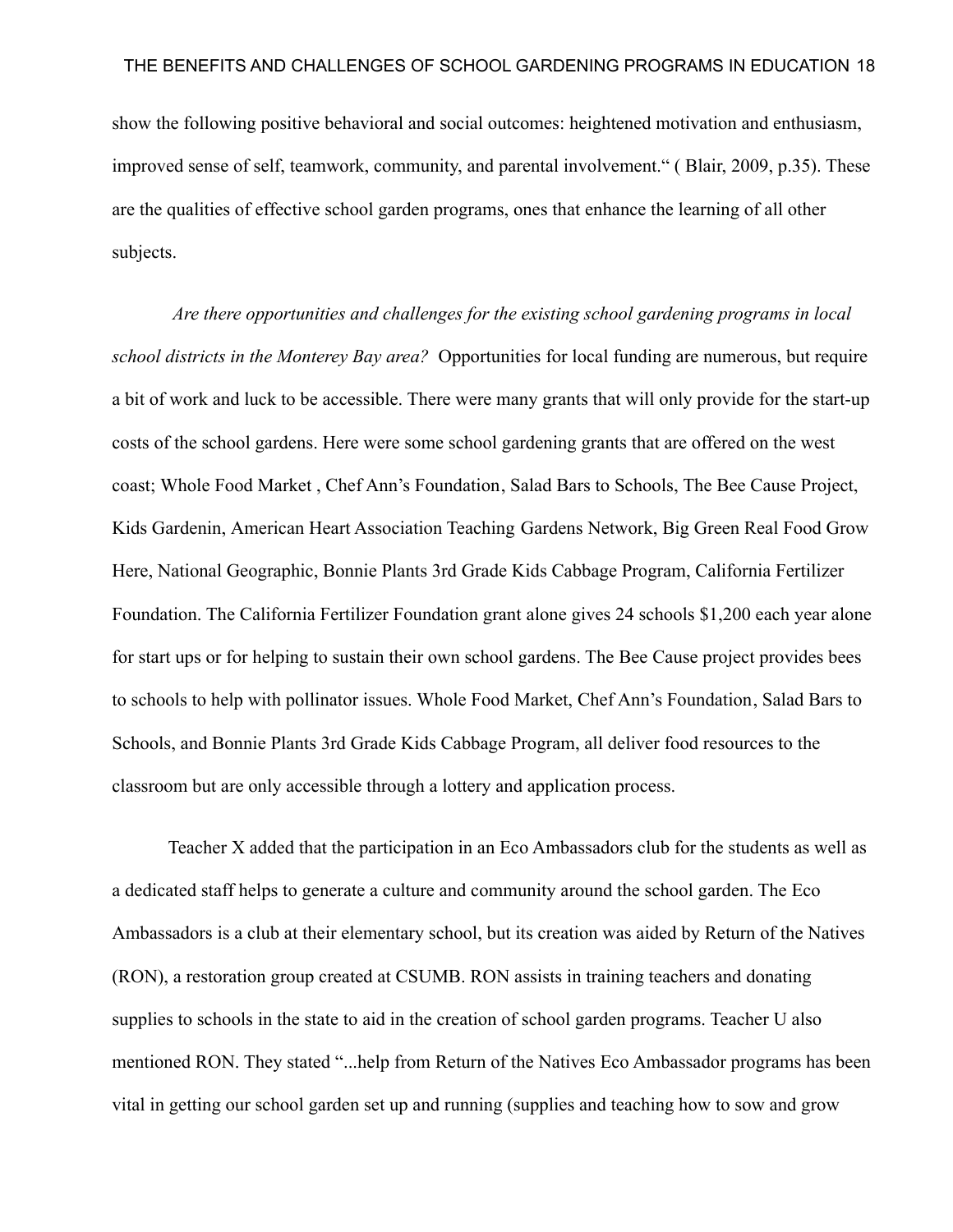seeds)"(Teacher U, personal communication, May 2, 2022). This broadcasts how a local group in Monterey Bay has made substantial contributions to school gardening education programs in the surrounding schools.

*Given the benefits of school gardening and their lack of funding, does President Biden's new initiative of 30/30 Vision provide new opportunities to sustain these programs according to teachers?* Initially, President Biden's Conserve 30 Percent of U. S Land by 2030 was considered as a potential way for schools to receive funding/land allotments. Private property and agricultural land is what is planned to be put aside in this, but there is still hope that schools could be in the vicinity of these suggested sites. If a school happened to be in the vicinity of one of the areas to be conserved, the entire school would benefit. An interesting intersectionality happens to be occurring, and there is a growing field of forest farming in education. Most of these studies have been done in Europe and Switzerland, but the benefits are even further reaching than the school gardening programs recommended here (Leni-Konig, 2020).

*Then, if Biden's 30/30 Vision can provide new opportunities for funding, how could that be carried out?* If an area were to be conserved within the proximity of the school, the school might feel some of the benefits and contribute to the health and well-being of the entire school. Not only would the school feel these effects, but there are also substantial ecosystem benefits that are cultivated in the process. This could also further educate students on types of ecosystem systems, and provide more space for students to live and grow. There are many opportunities for funding school garden programs in schools, but there would need to be some serious change in policy to include school garden programs in President Biden's conserve 30 percent of U. S land and sea by 2030 executive order.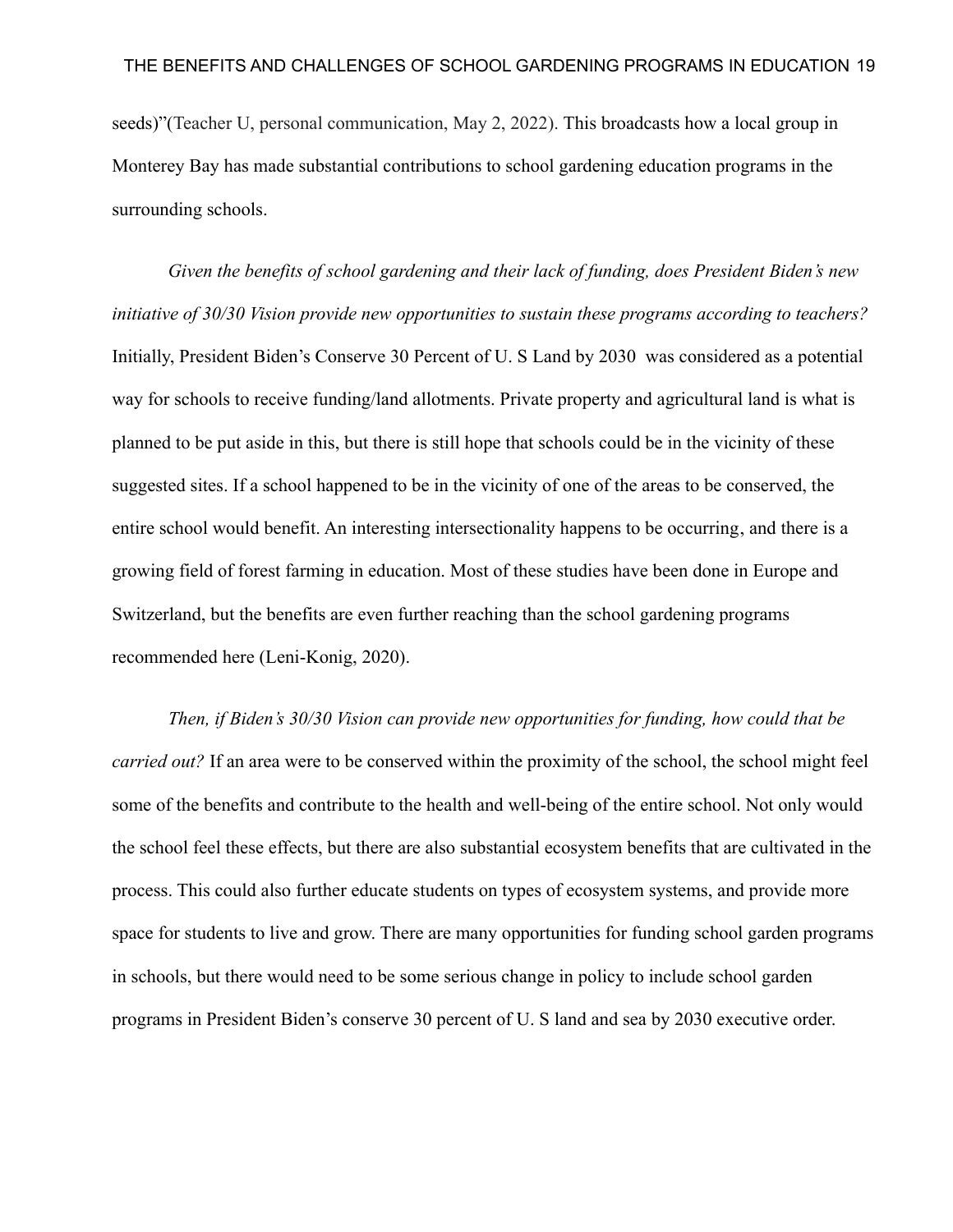# **Discussion**

There was not one local teacher who was aware of additional funding for school garden programs from the government. However, the California legislature is in favor of school garden programs, and many such programs do actually exist. One of the primary issues here may be that the government only offered up a one-time start up fund, and didn't necessarily teach the schools the best way to use the money. Another issue teachers have complained about is the lack of training that is given to the teachers involved. This is not just something that teachers complain about, the research backs up their testimonies. Teachers who have no experience gardening are being asked to integrate their regular lessons into a garden curriculum. Teachers reported being too busy with their everyday classroom responsibilities, and found it unrealistic to incorporate gardening into their schedule. However, most teachers agree that the best thing to do would be to hire an additional teacher whose main focus is the school garden (Teacher surveys, personal communication, May 2022).

Unfortunately, not many grants would provide the kind of funding that would allow for the hiring of a full-time gardening teacher that many teachers recommend here in Monterey Bay (Teacher surveys, personal communication, May 2022). This is the main recommendation put forth by the teachers; in order to have a sustainable school garden, you need an educator who is solely responsible for that garden and that program. The regular teachers don't want to take all that responsibility on themselves, they already have more than enough to do. Perhaps by the hiring of the school garden teacher, regular classroom teachers could utilize that time to refine the many subjects they already teach.

The surveys done with the CSUMB students show that even among a population that has hardly participated in such programs the interest is extremely high; over 90% of students said they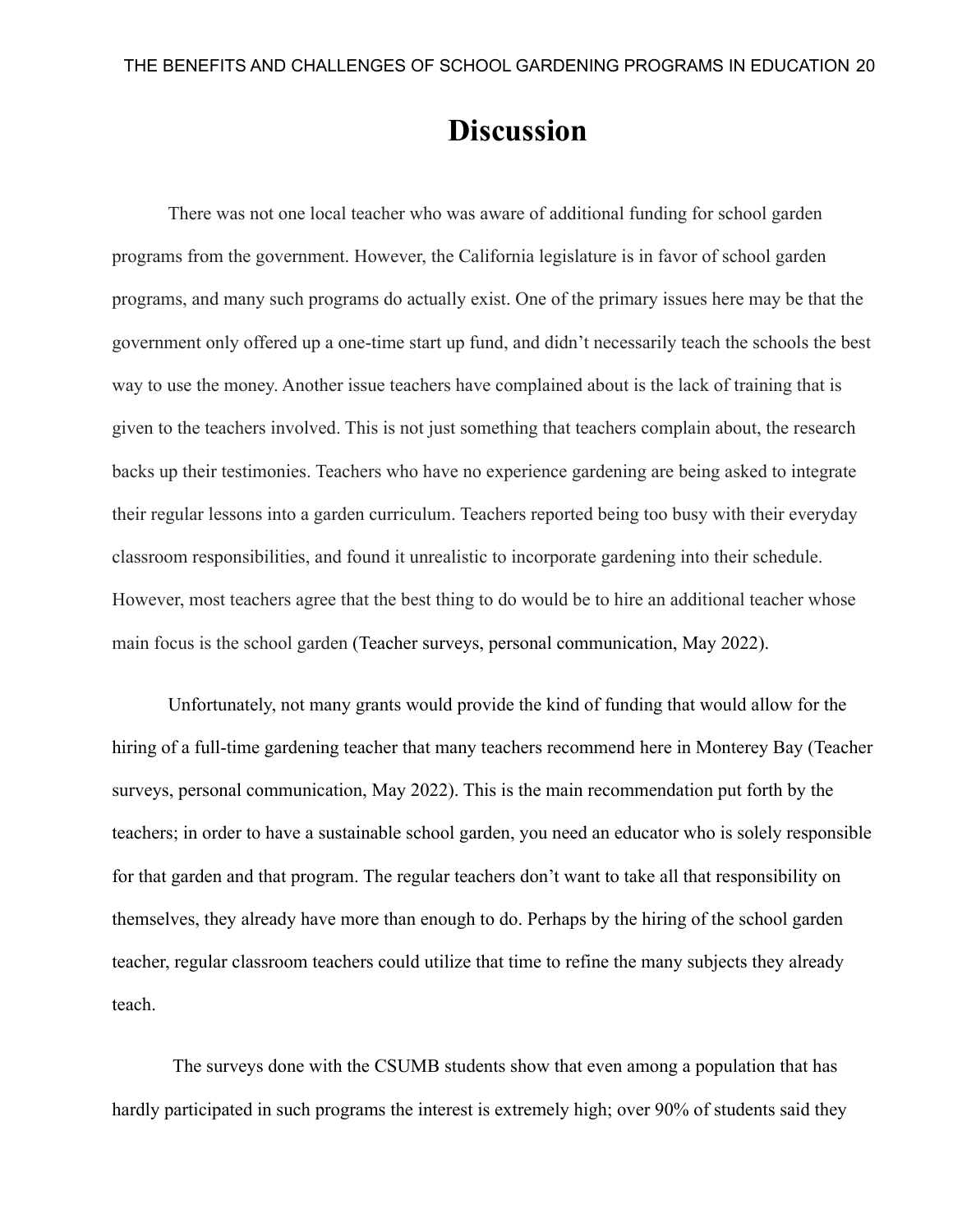would like to see these programs increased. Then, there are also the teacher surveys. All teacher participants found school gardening programs to be helpful and beneficial to students. Almost half of the teachers surveyed had a designated school gardening teacher. Those who did have a designated teacher spoke very highly of the school gardening program. Many of the teachers surveyed also spoke highly of different nonprofit groups that enhance their programs. Then, of the local teachers who had participated in RON lead activities, all spoke highly of RON. What we can gather from those two sources is that experiences in school garden programs are beneficial when accessible. As school gardening practices are still growing, perhaps many of the schools in the local area who have yet to experience RON will do so in the coming years.

# **Problems and Limitations**

This research project is based on a new and growing trend in schools, so there were some limitations with the scope of the research. There was this notable issue; while many school gardening programs in the early grades focus on nutritional and health benefits, the latter grades tend to focus on science and STEM applications. That discrepancy may have impacted the data, as the only local teacher responses were from teachers from the lower grades only. There were zero responses from the high school science teachers these surveys were sent out to. There were 25 surveys sent out to local teachers at first. Unfortunately, there were no responses until late April, and it was only one response. Receiving one response for research was not nearly good enough. Shortly after reaching out to the one teacher that had responded to the survey in the area and asking them to resend the survey to their colleagues, there was finally enough data. There were a total of ten teacher statements regarding their opinions and experiences with school gardening programs. This research study may have the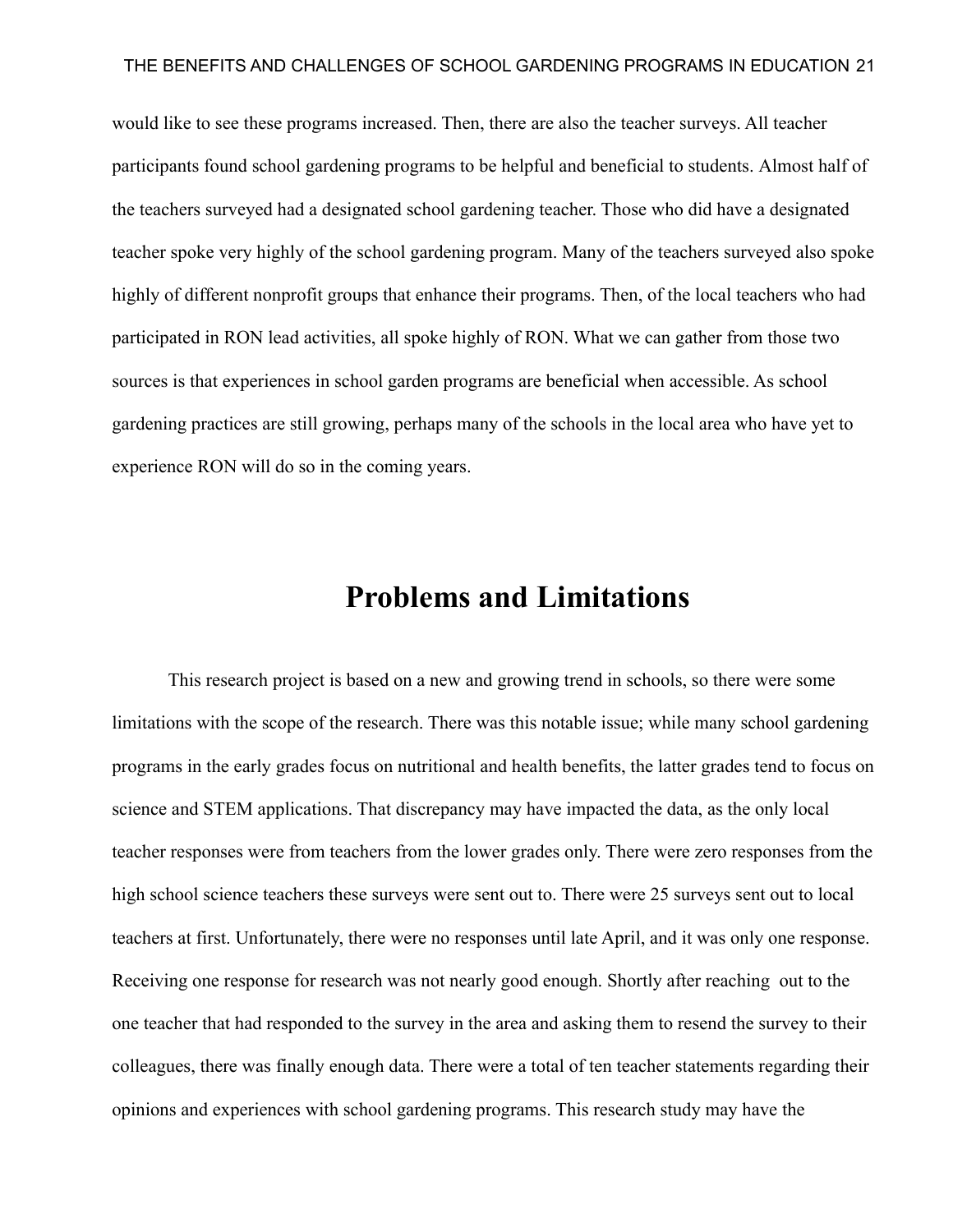potential for biases because most teachers who replied either were involved in these programs themselves, or looked favorably upon these programs.

In addition, there are many articles and research that were not available to the public. Using the CSUMB database, most of those disadvantages were mitigated; yet it still appears as if there is still missing information. Using google chrome, I also did an advanced search using the keywords "school gardens", "sustainability", and, "funding for school gardens". I was able to find a lot more research articles and subsequent findings, but this project was limited because access was never granted to those articles. A step to take in the future would be to ask for access months before the research needs to be done. Even still, the mere fact that research is unavailable for free to a university student who is conducting research speaks of a greater limitation of our college system.

However, much of the literature about this subject still in fact needs to be written. There needs to be further studies on the effects of the national science curriculum ten years from now, on those students who went through that educational process. In addition, COVID played a large role in the failure of many school gardens. During COVID the schools were mostly empty; unless there was a professional in charge of the garden, the garden most likely failed due to ill-maintenance and care. Perceptions of school gardening programs were anticipated to be low due to this, but most teachers in the Monterey Bay area did not demonstrate that prediction. Another problem is that most school gardens differ from one to the next, and that makes it difficult to measure comparative success. For example, some programs use the national science curriculum for their school garden programs. Then there are other thriving school garden programs that don't use one specific gardening curriculum at all. There is lots of room for variation in these programs, so school gardens have the potential to be extremely accessible for a diverse group of schools.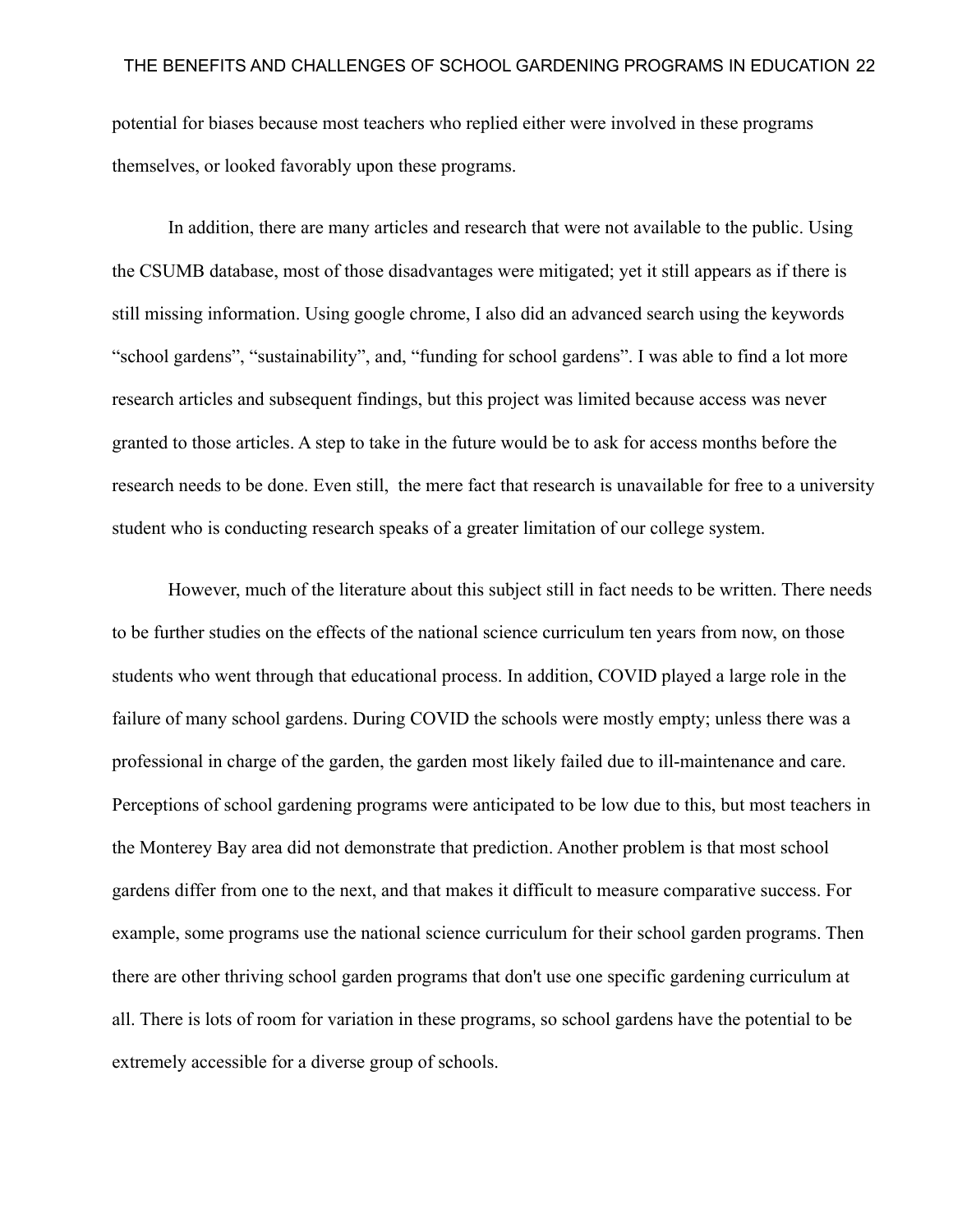# **Recommendations**

Therefore, a major recommendation is that districts create a school gardening teacher position. A close look at the teacher surveys done throughout the Monterey Bay area show this to be a common thought among local teachers, and there must be a reason why. Nearly all the literature on sustainability recommends a professional specifically in charge of the school garden, or that teachers receive increased training in the school garden curriculum. In addition, the literature and teacher surveys put forth that this solo teacher should be in charge of other garden related activities and curriculum. These similarities between the data point to a common tread; school garden programs are successful when there is a specific school garden teacher.

School garden programs have proven themselves to be a meaningful enhancement to the K-12 learning experience in a large variety of ways, yet continue to be limited by a lack of funding, and community support. Time will tell if government funding for this portion of the education system will increase, or if school gardens support will remain locally driven. In the meantime, there are community or local resources available to fund school gardens. It is important to note, however, that these tend to be more widely available in the more affluent areas. This research is of interest to current day elementary school gardening programs, middle school programs, and high school programs. This study contains information about current scholarships and grants that are available to help fund school gardening programs. This research highlights the ways school gardening programs can become sustainable by partnering with local groups, or by creating a full-time gardening teacher position. In addition, this research is important for all current students who are looking to become teachers. If school gardening can provide a multifaceted approach to combating poor nutrition and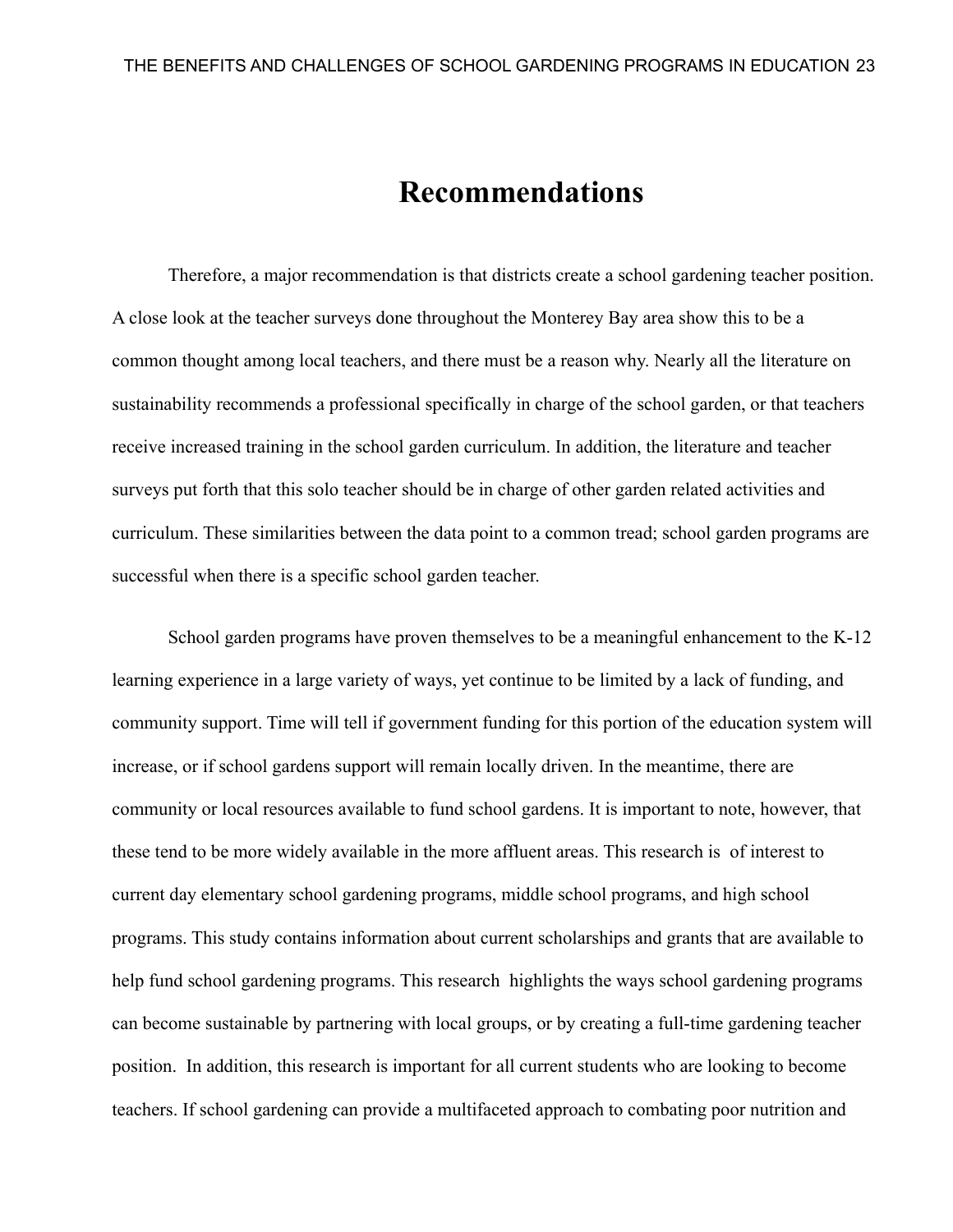declining interest in school activities for all ages, then prospective teachers need to be aware of these benefits.

Administrators may find use with this research, especially pertaining to the health benefits awarded to the student population. It is important for the administration to know what the public wants their children to be taught. If school gardening is a growing trend, perhaps more principals should look into incorporating school gardening into the curriculum. As described by the locally surveyed teachers, a popular reason that school gardens fail is that these programs are not supported or cared about by the administration. These teachers mentioned their principles having a large impact on the success of their school gardens. In addition, much of the literature agreed that lack of support from administration was an indicator of a failing school garden system (Huelskamp, 2018). That data would suggest that if administrator's were more supportive, school garden programs would be more successful.

The ideas put forth by the literature had to do with community support, and partnering with local groups to maintain the sustainability of these programs. The qualitative research also showed that school gardening programs can be extremely effective in enhancing nutrition in urban, or low income groups. It is super beneficial for students who come from urban areas to get to experience the health and socio-emotional well being that comes from being in natural spaces. The teacher surveys agree, community support and funding are what are lacking. When a school garden fades away due to ill-maintenance, or due to a lack of resources, there's really no one to blame. If a specific school gardening teacher were hired they could be in charge of the overall maintenance, finding additional funds, planning lessons that meet grade level standards, overseeing the projects and heavy work, and communicating with the classroom teachers. The hiring of a person in charge could take the blame off administration if these programs fail.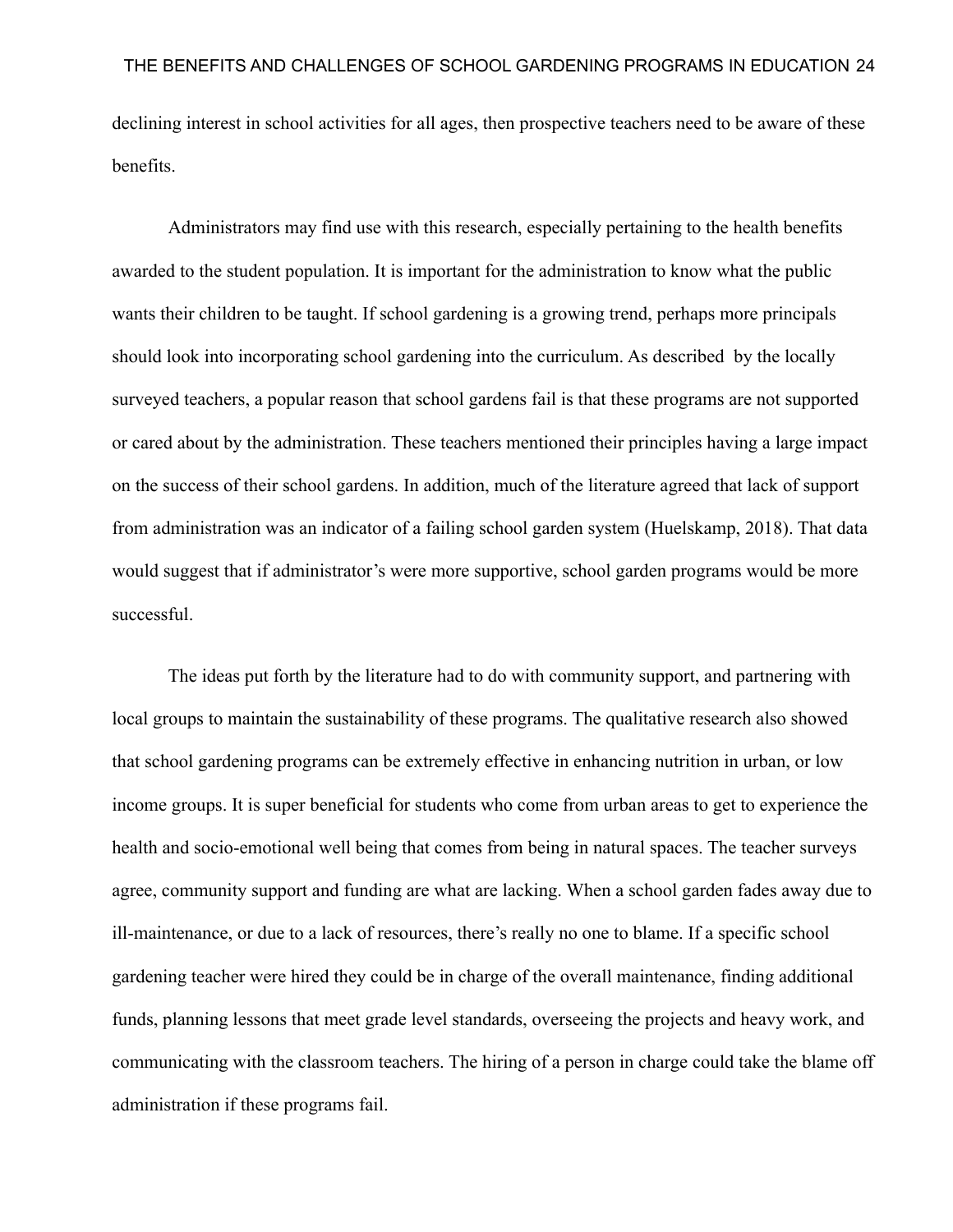# **Conclusion**

In conclusion, this senior capstone examined the benefits of school garden programs on students as well as challenges and potential sources for funding sustainability. The benefits are many which is reflected in school gardening's current popularity.. If school gardening can provide a multifaceted approach to combating poor nutrition and declining interest in school activities for all ages, then it is our duty as educators to determine its' place in the curriculum.There are many additional benefits that come with incorporating school gardening practices into the curriculum and may pose as an advantageous and time effective way to make learning more accessible. Currently, funding is one of the biggest issues in sustaining the longevity of school garden programs. This reflects the answers to the question that began this research; *What are the benefits that school garden programs provide to students, and can further funding support these programs?*

The literature and local teacher surveys provide some context with answering this primary question. The literature and California legislature agree; school gardening programs have applications that are multi-disciplinary (Berezowitz, et al., 2015) & (Graham, 2005) & (McCarty, 2013) & (Skelly, et.al, 2007). Teachers S, T, Y and Z all identified multi-disciplinary benefits as well (Teacher surveys, personal communication, Appendix A). There were a wide variety of different disciplines school gardening could be incorporated into. Some of the interdisciplinary subjects mentioned were math, science, art, writing, nutrition, vocabulary development, environmental studies, and communication skills all in a hand-on manner. Due to the versatility of school gardening applications, there are many different ways to receive support, and many opportunities for funding exist.

Yet, this research shows that while there are many opportunities for funding, there needs to be a dedicated individual who is in the pursuit of that funding. If schools cannot hire a gardening teacher,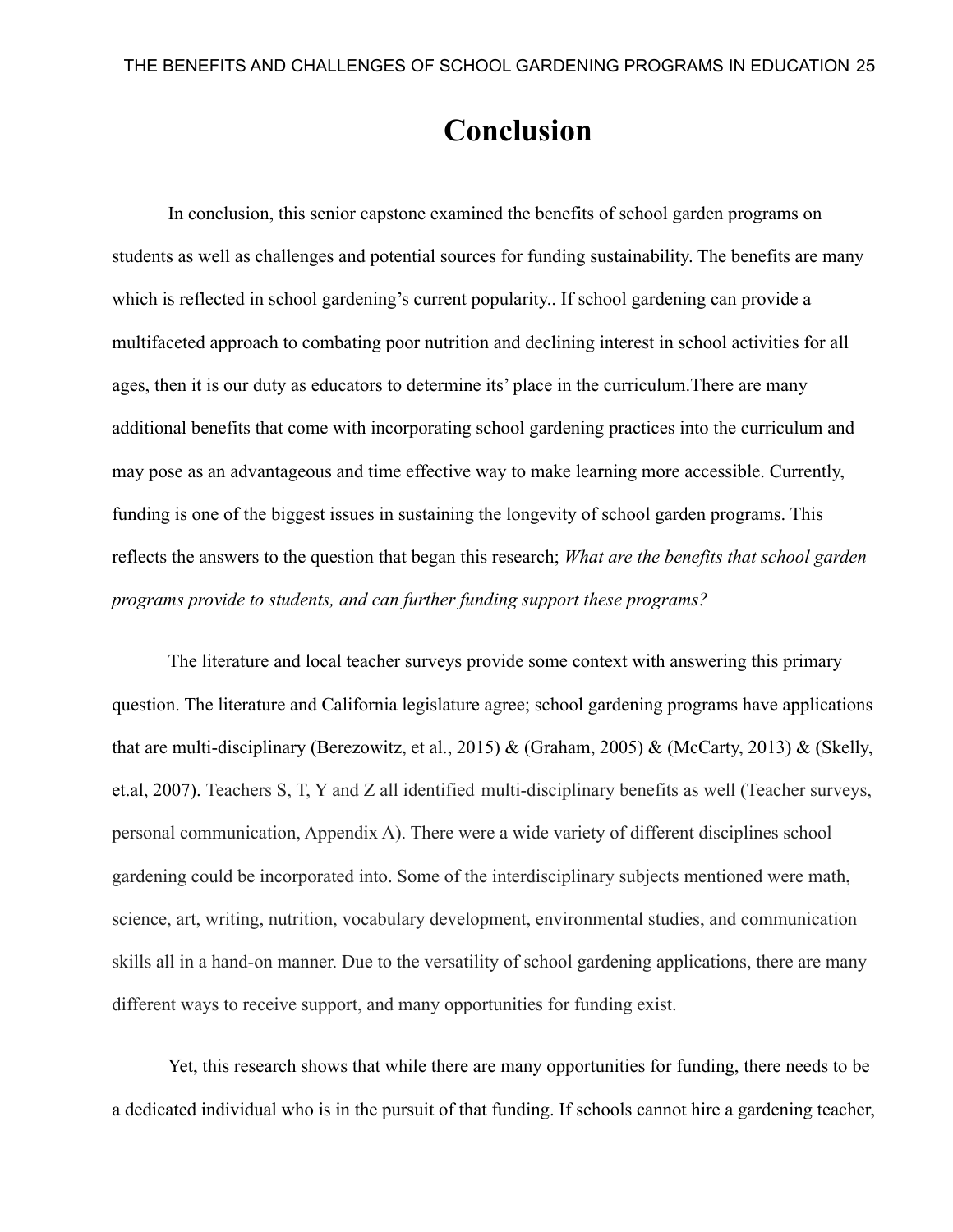there needs to be a community group formed to delegate those responsibilities. Partnering with local nonprofits is how many schools accomplish this currently. This affects schools disproportionately; low-income schools tend to not have the time nor resources to form those types of groups. In addition, there are many different grant opportunities available for school or community garden funding that can be used to help offset the initial cost of a school garden program. For school districts in California, part of the school cafeteria budget can be set aside each year for the allocation of materials for school gardens, which would stand as a sustainable source. So, if your school is unable to procure a grant, there is still funding available. The state of California also offers a one time start up fund to help with the whole creation of a school garden.

What this funding lacks, however, is the main recommendation and request of teachers; that there be a specific garden teacher hired. Far too often we ignore the voices of the educators who are in the classroom with the students each and every day. Arguably, the teacher surveys in this research paper are the most important and newsworthy section. It is there that it is demonstrated that the teachers are happy when there is a specific school garden teacher. These teachers see socio-emotional and academic benefits, while at the same time their students are participating at higher levels of engagement. If school garden programs are to be sustainable, there needs to be an appropriate support system, even if that just happens to be one person.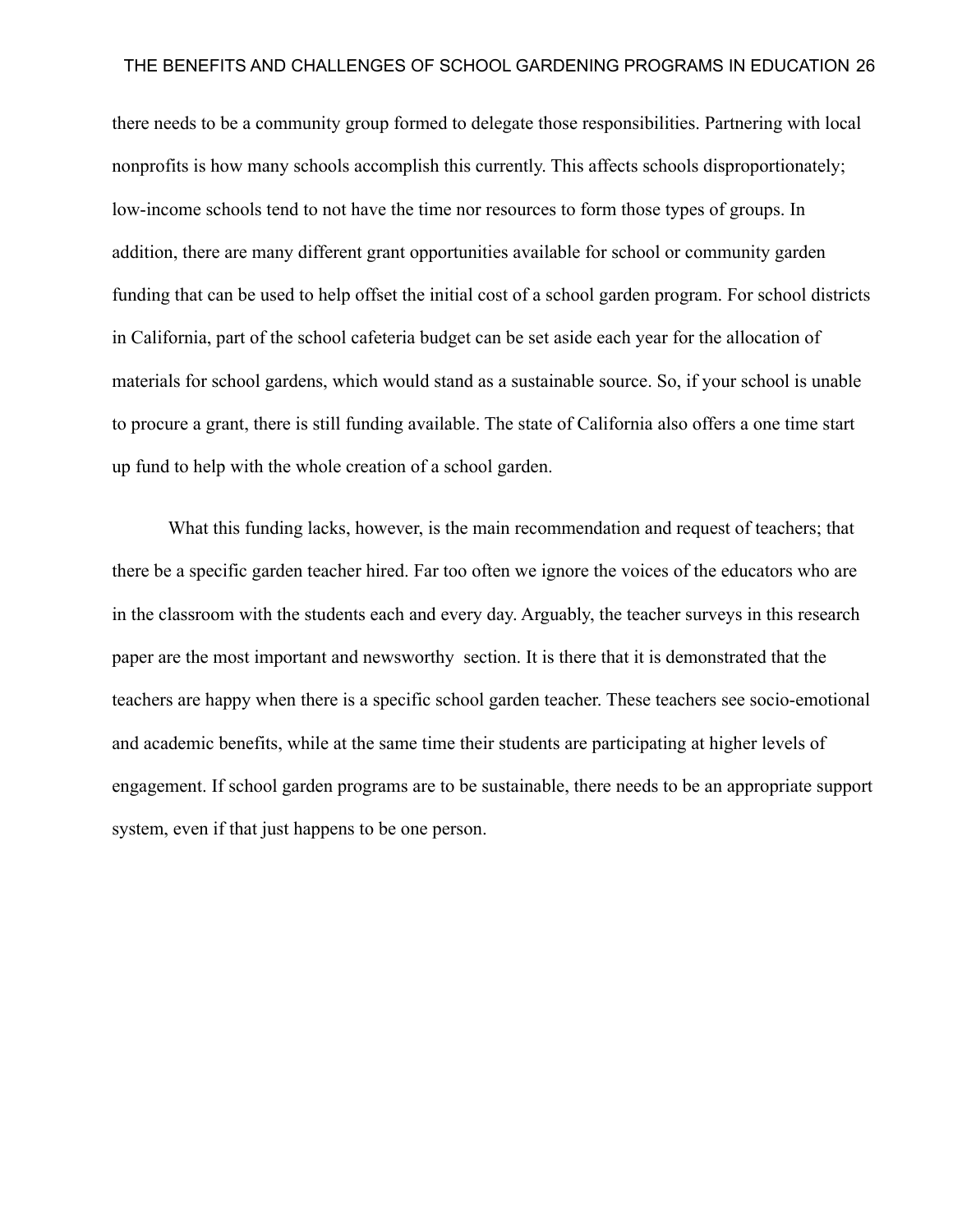#### References

- Berezowitz, C. K., Yoder, A. B. B., & Schoeller, D. A. (2015). School gardens enhance academic performance and dietary outcomes in children. *Journal of School Health*, *85*(8), 508–518. Retrieved from <https://doi.org/10.1111/josh.12278>
- Blair, D. (2009). The child in the garden: An evaluative review of the benefits of school gardening. *Journal of Environmental Education, 40*(2), 15-38. Retrieved from [https://csumb.idm.oclc.org/login?url=https://www.proquest.com/scholarly-journals/child-gard](https://csumb.idm.oclc.org/login?url=https://www.proquest.com/scholarly-journals/child-garden-evaluative-review-benefits-school/docview/61913872/se-2?accountid=10355) [en-evaluative-review-benefits-school/docview/61913872/se-2?accountid=10355](https://csumb.idm.oclc.org/login?url=https://www.proquest.com/scholarly-journals/child-garden-evaluative-review-benefits-school/docview/61913872/se-2?accountid=10355)
- Bussell, M. R, (2017) UC pursues rooted research with a nonprofit, links the many benefits of community gardens. *California Agriculture*, 71(3) Retrieved from <https://doi.org/10.3733/ca.2017a0029>.
- Burt, Koch, Contento, I. (2017). Development of the GREEN (Garden Resources, Education, and Environment Nexus) tool: An evidence-based model for school garden integration. *Journal of the Academy of Nutrition and Dietetics*, Retrieved from <https://doi.org/10.1016/j.jand.2017.02.008>
- Day, Kelli, (2021) To plant a garden is to believe in tomorrow: A case study of a Chicago community-based organization focused on health education through school gardens. *Journal of Prevention & Intervention in the Community*, Retrieved from <https://doi.org/10.1080/10852352.2021.1915938>.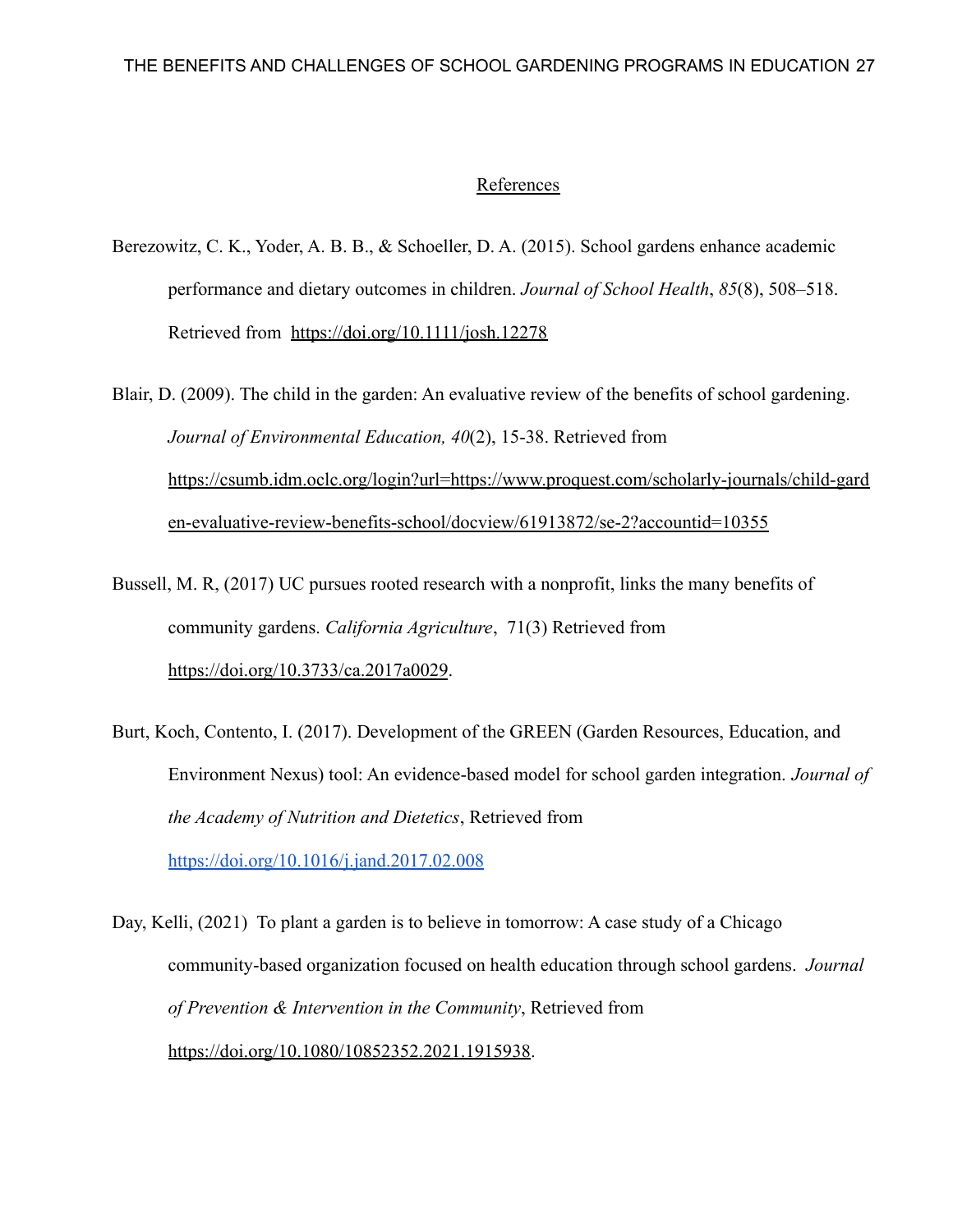*Farm to School Grows with USDA Grants*. (2017). USDA. Retrieved from

<https://www.usda.gov/media/blog/2017/06/15/farm-school-grows-usda-grants>

- Fisher-Maltese, Carley, (2017) Can learning in informal settings mitigate disadvantage and promote urban sustainability? School gardens in Washington, DC. *International Review of Education*, 64(3) 295–312. Retrieved from, [https://doi.org/10.1007/s11159-017-9663-0.](https://doi.org/10.1007/s11159-017-9663-0)
- Growing Spaces. (2022). *Garden grants for schools, communities, and nonprofits*. Growing spaces greenhouses. Retrieved from, <https://growingspaces.com/gardening-grants/>

Graham, Heather, (2005) Use of school gardens in academic instruction. *Journal of Nutrition Education and Behavior*, 37(3) 147–151, Retrieved from,

[https://doi.org/10.1016/s1499-4046\(06\)60269-8.](https://doi.org/10.1016/s1499-4046(06)60269-8)

Huelskamp, A C. (2018) Enhancing the health of school garden programs and youth: A systematic review. *Shibboleth Authentication Request*, Retrieved from, [https://search-ebscohost-com.csumb.idm.oclc.org/login.aspx?direct=true&db=eric&AN=EJ11](https://search-ebscohost-com.csumb.idm.oclc.org/login.aspx?direct=true&db=eric&AN=EJ1196093&site=ehost-live) [96093&site=ehost-live](https://search-ebscohost-com.csumb.idm.oclc.org/login.aspx?direct=true&db=eric&AN=EJ1196093&site=ehost-live).

Johnson, T. (2020). *Influence of tower gardens on vegetable preference and consumption among kindergarteners* (Order No. 28088531). Available from ProQuest Dissertations & Theses Global: The Humanities and Social Sciences Collection. (2456470796). Retrieved from, [https://csumb.idm.oclc.org/login?url=https://www.proquest.com/dissertations-theses/influence](https://csumb.idm.oclc.org/login?url=https://www.proquest.com/dissertations-theses/influence-tower-gardens-on-vegetable-preference/docview/2456470796/se-2?accountid=10355) [-tower-gardens-on-vegetable-preference/docview/2456470796/se-2?accountid=10355](https://csumb.idm.oclc.org/login?url=https://www.proquest.com/dissertations-theses/influence-tower-gardens-on-vegetable-preference/docview/2456470796/se-2?accountid=10355)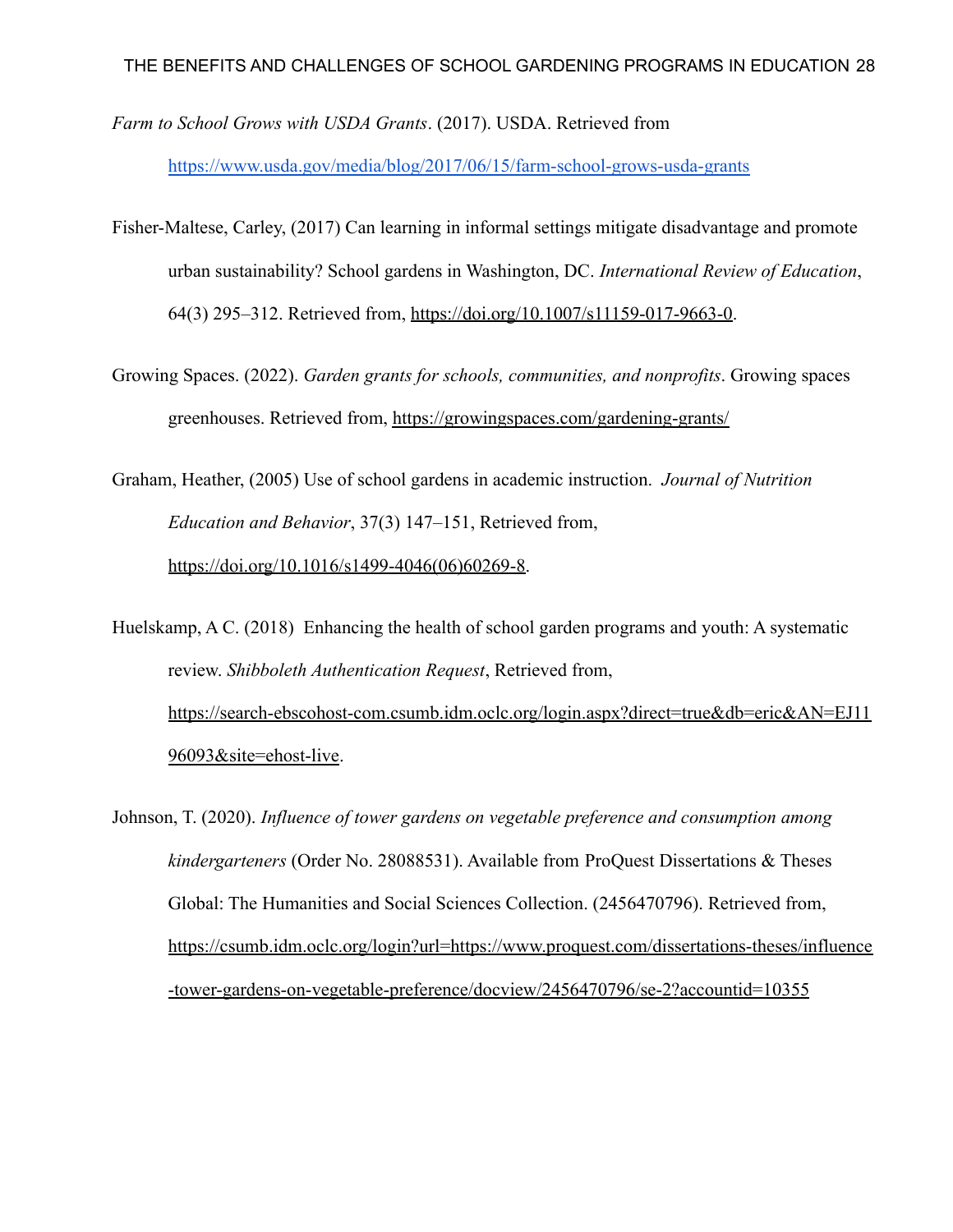Jones, Benji. (2021) The Biden administration has a game-changing approach to nature conservation. *Vox*, 7, Retrieved from,

<https://www.vox.com/2021/5/7/22423139/biden-30-by-30-conservation-initiative-historic>.

- Kohlstedt, S. G. (2008). A Better Crop of Boys and Girls: The School Gardening Movement, 1890–1920. History of Education Quarterly, 48(1), 58–93. Retrieved from, <https://doi.org/10.1111/j.1748-5959.2008.00126.x>
- Leni-Konig. (2020). Beyond school gardens: Permaculture food forests enhance ecosystem services while achieving education for sustainable development goals. ProQuest Dissertations Publishing. Retrieved from, [https://csu-mb.primo.exlibrisgroup.com/permalink/01CALS\\_UMB/r44bh4/cdi\\_proquest\\_jour](https://csu-mb.primo.exlibrisgroup.com/permalink/01CALS_UMB/r44bh4/cdi_proquest_journals_2480285164)

[nals\\_2480285164](https://csu-mb.primo.exlibrisgroup.com/permalink/01CALS_UMB/r44bh4/cdi_proquest_journals_2480285164)

- Mastropieri, M. A., & Scruggs, T. E. (2018). *The inclusive classroom strategies for effective differentiated instruction*. Pearson.
- McCarty, J. (2013). REAL School Gardens Program: Learning gardens and teacher training to improve student engagement and academic performance in low-performing elementary schools. *Journal of Applied Research on Children*, *4*(2). Retrieved from, [https://search-ebscohost-com.csumb.idm.oclc.org/login.aspx?direct=true&db=eric&AN=EJ11](https://search-ebscohost-com.csumb.idm.oclc.org/login.aspx?direct=true&db=eric&AN=EJ1188881&site=ehost-live) [88881&site=ehost-live](https://search-ebscohost-com.csumb.idm.oclc.org/login.aspx?direct=true&db=eric&AN=EJ1188881&site=ehost-live)
- Parmer, S. M., Salisbury-Glennon, J., Shannon, D., & Struempler, B. (2009). School gardens: An experiential learning approach for a nutrition education program to increase fruit and vegetable knowledge, preference, and consumption among second-grade students. *Journal of*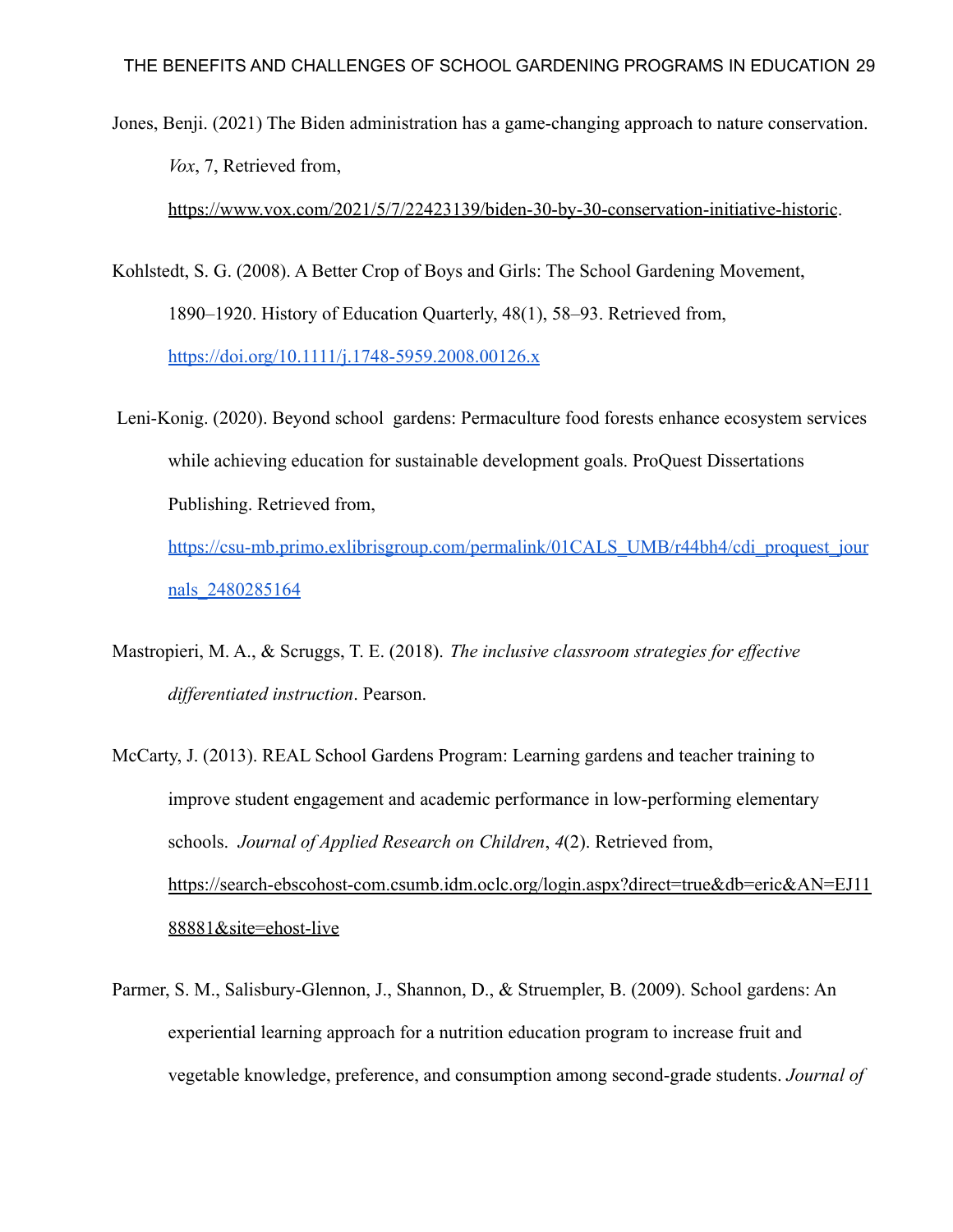*Nutrition Education and Behavior*, *41*(3), 212–217. Retrieved from,

<https://doi.org/10.1016/j.jneb.2008.06.002>

*School gardens*. (2022). CalRecycle Home Page. Retrieved from,

<https://calrecycle.ca.gov/education/gardens/>

- Sharma, S. V., Hedberg, A. M., Skala, K. A., Chuang, R. J., & Lewis, T. (2014). Feasibility and acceptability of a gardening-based nutrition education program in preschoolers from low-income, minority populations. *Journal of Early Childhood Research*, *13*(1), 93–110. Retrieved from, <https://doi.org/10.1177/1476718x14538598>
- Skelly, S. M., & Bradley, J. C. (2007). The growing phenomenon of school gardens: measuring their variation and their effect on students' sense of responsibility and attitudes toward science and the environment. *Applied Environmental Education and Communication*, *6*(1), 97–104. Retrieved from, [https://search-ebscohost-com.csumb.idm.oclc.org/login.aspx?direct=true&db=eric&AN=EJ88](https://search-ebscohost-com.csumb.idm.oclc.org/login.aspx?direct=true&db=eric&AN=EJ884685&site=ehost-live) [4685&site=ehost-live](https://search-ebscohost-com.csumb.idm.oclc.org/login.aspx?direct=true&db=eric&AN=EJ884685&site=ehost-live)

Thompson, A. (April 22). *How Conserving 30 Percent of U.S. Land by 2030 Could Work*. Scientific American. Retrieved from, [https://www.scientificamerican.com/article/how-conserving-30-percent-of-u-s-land-by-2030-c](https://www.scientificamerican.com/article/how-conserving-30-percent-of-u-s-land-by-2030-could-work/) [ould-work/](https://www.scientificamerican.com/article/how-conserving-30-percent-of-u-s-land-by-2030-could-work/)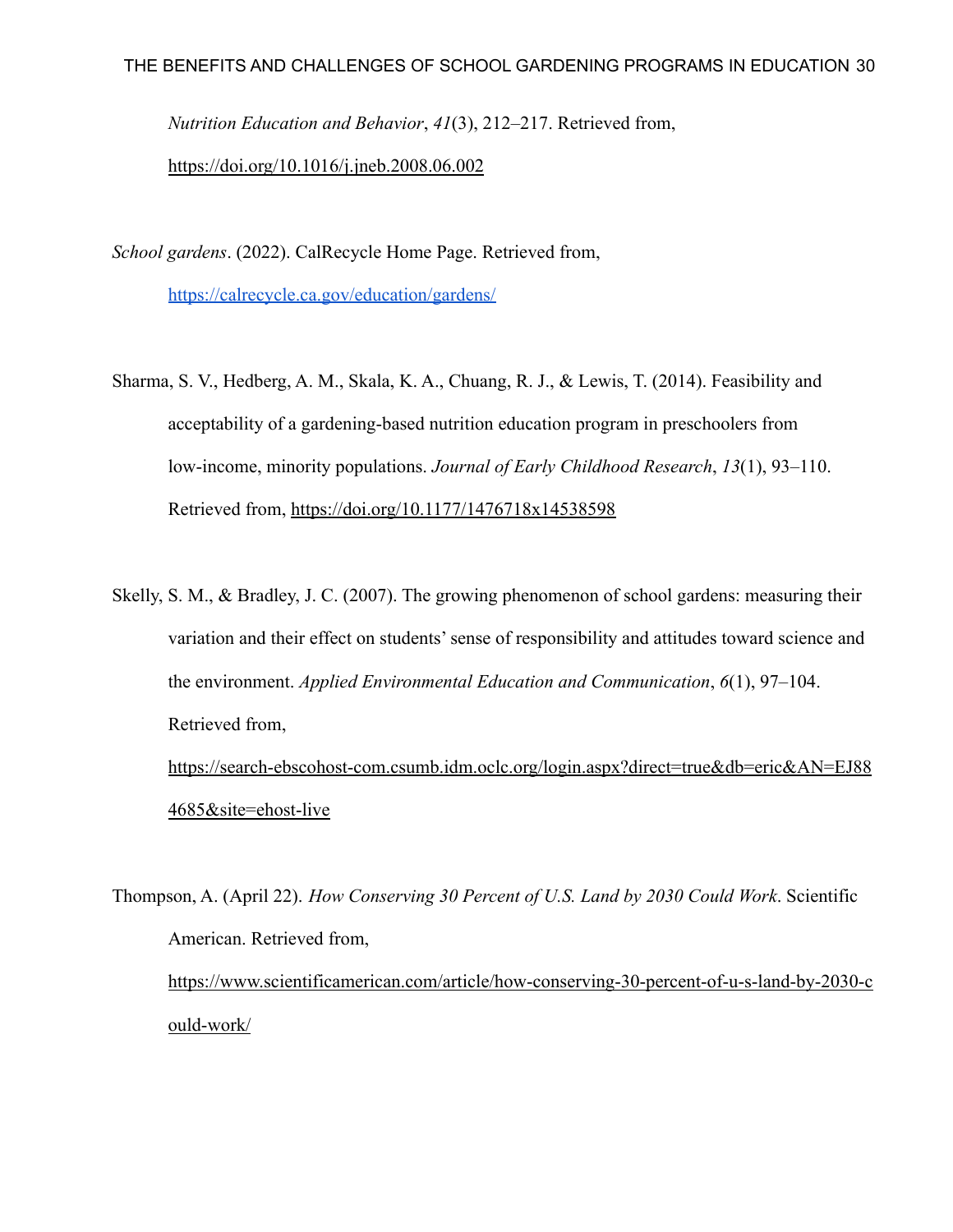*2005 California Education Code Sections 51795–51798 School Instructional Gardens*. (2005). Justia Law. Retrieved from, <https://law.justia.com/codes/california/2005/edc/51795-51798.html>

Turner, L., Eliason, M., Sandoval, A., & Chaloupka, F. J. (2016). Increasing prevalence of US elementary school gardens, but disparities reduce opportunities for disadvantaged students. *Journal of School Health*, *86*(12), 906–912. Retrieved from, <http://dx.doi.org.csumb.idm.oclc.org/10.1111/josh.12460>

- *USDA Renews People's Garden Initiative*. (2022, May 3). [Press release]. Retrieved from <https://www.usda.gov/media/press-releases/2022/05/03/usda-renews-peoples-garden-initiative>
- Zelenika, I., Moreau, T., Lane, O., & Zhao, J. (2018). Sustainability education in a botanical garden promotes environmental knowledge, attitudes and willingness to act. *Environmental Education Research*, *24*(11), 1581–1596. Retrieved from, <https://doi.org/10.1080/13504622.2018.1492705>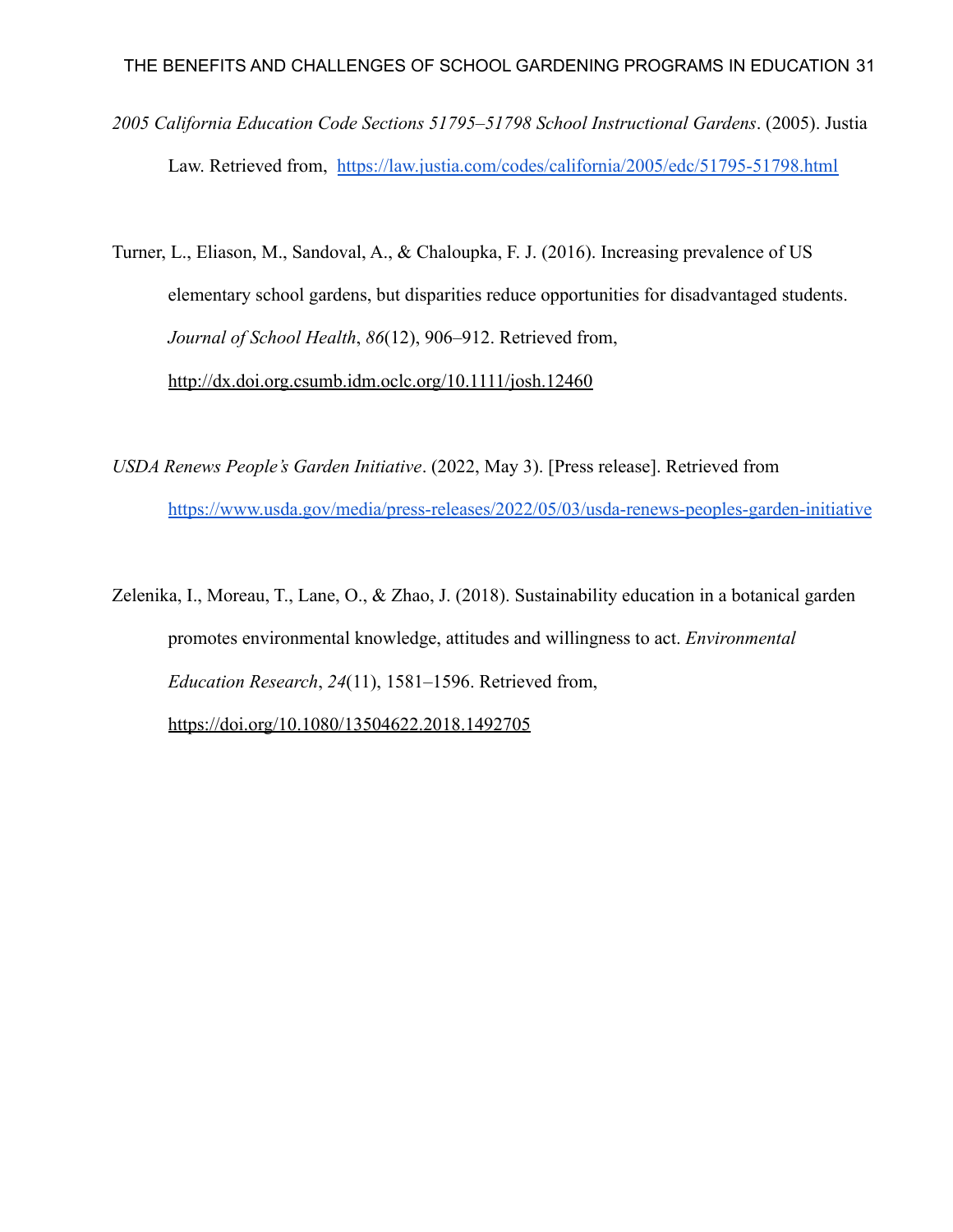# Appendix A

### **Teacher Z Responses to Interview Questions/Answers: April, 25, 2022**

Here are some thoughts about the gardening projects I have observed over the last 25 years of teaching.

1. What benefits do you see in your own students who participate in school gardening programs?

a. Students who may not do well academically can shine in the garden, and feel successful at school. By working hard (physically) they contribute to the overall success of the garden program.

b. Students have a living lab for hands-on science. Concepts that may be vague or misunderstood can be demonstrated in the garden.

c. Interactions in nature have many benefits, including emotional wellbeing.

d. Connections between students and the food they consume are demonstrated and reinforced in the garden.

e. The garden can be used for other subjects such as art, nutrition, math, writing, etc.

2. What contributes to a school gardening program being successful?

a. The most important factor is a dedicated garden teacher, who can oversee the garden, plan lessons that meet grade level standards, maintain and grow the garden itself, apply for funding, oversee projects and heavy work, and communicate with the classroom teachers.

b. Having enough space that students can meet together with the teacher, plenty of beds, and other infrastructure is a must. This includes water, electricity, composting, seating area, storage, kid sized tools and gloves, etc.

c. Ongoing funding for staffing and materials.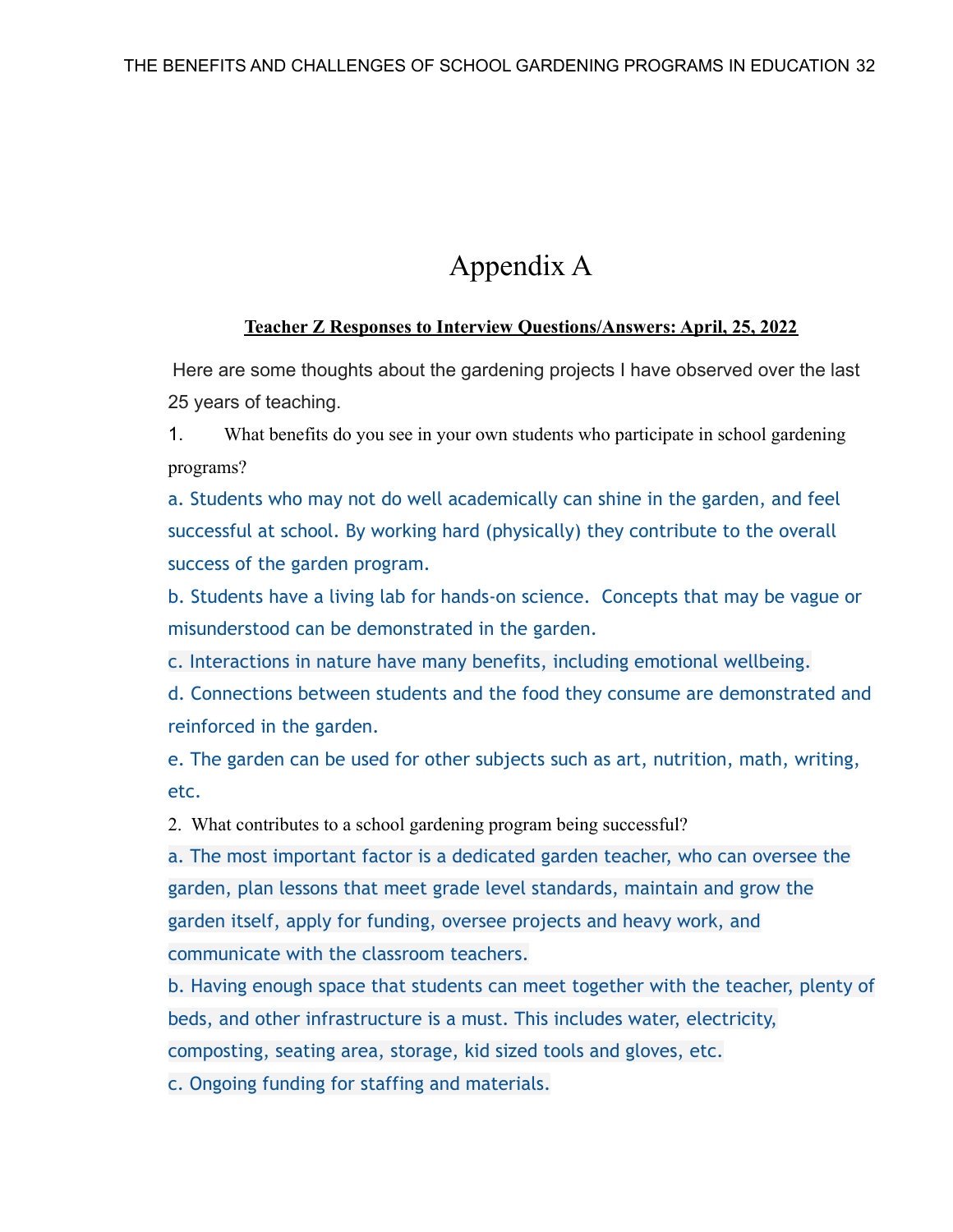3. Why do you think school garden programs tend to fail?

School gardens fail for several reasons:

a. The garden was started by one person who was passionate about the project, but is not at the school anymore, and no one wanted to take on the garden. Lack of staffing.

b. The garden was funded initially, usually with a grant, but not funded after that first year. Budget constraints

c. The school administration/staff do not value the garden program, so it is not supported. Lack of will

d. Garden staff poorly trained and/or unwilling to work with classroom teachers.Lack of training

e. The garden program is the first thing to get cut when money is tight. Once the garden is not tended, it is difficult to get it back into shape. Lack of respect for the program

4. Are you aware of additional funding or local groups that would be willing to participate in these school gardening programs?

yes, I have been involved with several groups throughout my teaching career.

Good luck, Alyssa, on your capstone project. Come on down to visit our garden!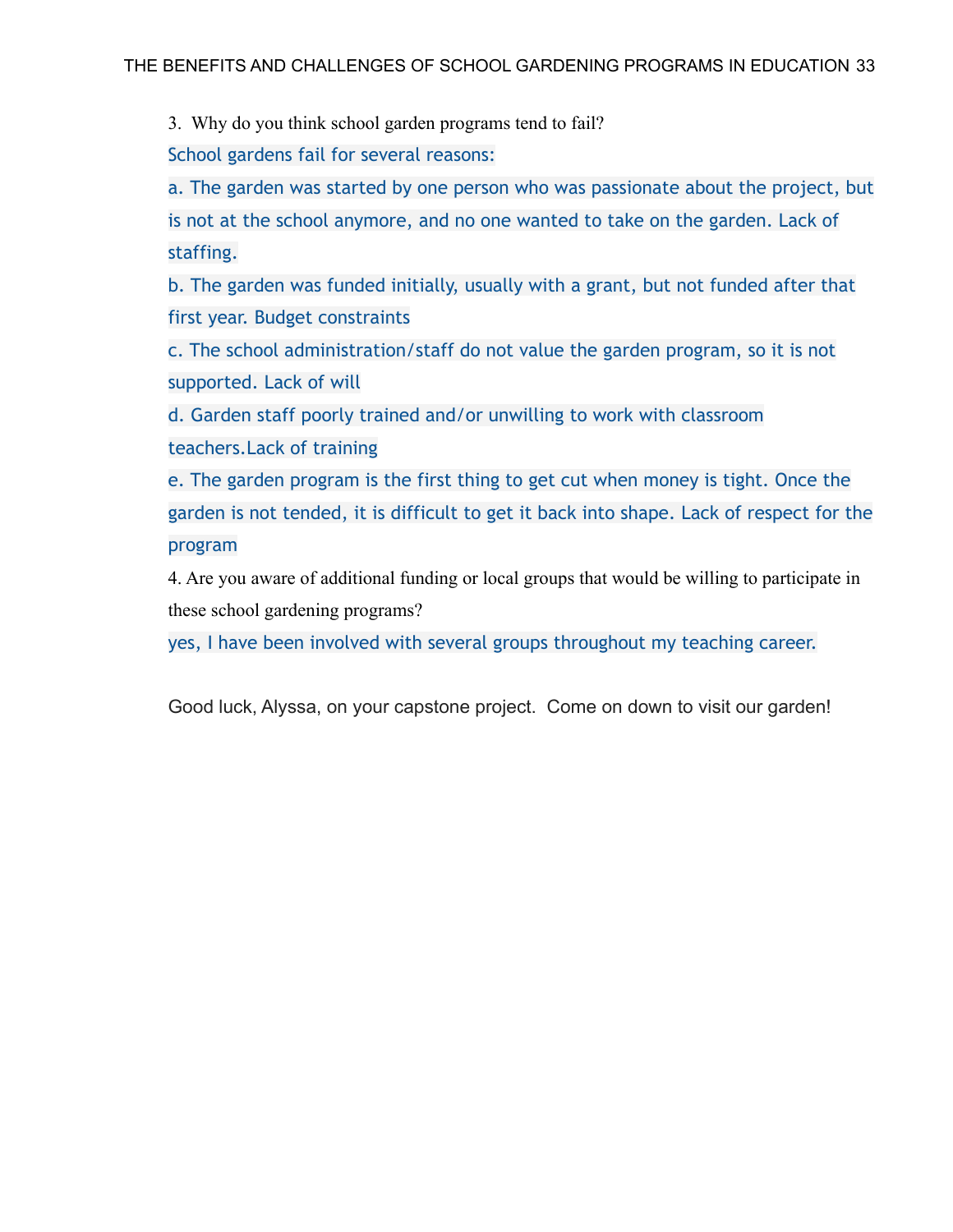#### **Teacher Y Interview Questions/Answers: April, 25, 2022**

Hi Alyssa,

We unfortunately did not get our school garden going till the end of this year. It started in the past, but then Covid hit etc. and nothing was done.

Students love gardening and the excitement of seeing their plants grow. I think it is very therapeutic and calming, and it combines science with meeting social/emotional needs. I teach first grade and we planted in cups for now and it has been very fun for them.

For a garden to be successful, you need participation and resources. We have gotten resources from PTA and our superintendent said he would donate river rocks and mulch. We have had poor participation. Another issue is not knowing exactly what to plant, who can plant, when and where to plant etc. I think this answered 2 questions. The Blue Zones Project has been working with our school and district. Two people came out for our last garden day. You can check it out online. I think they might help with some resources.

I hope this helps.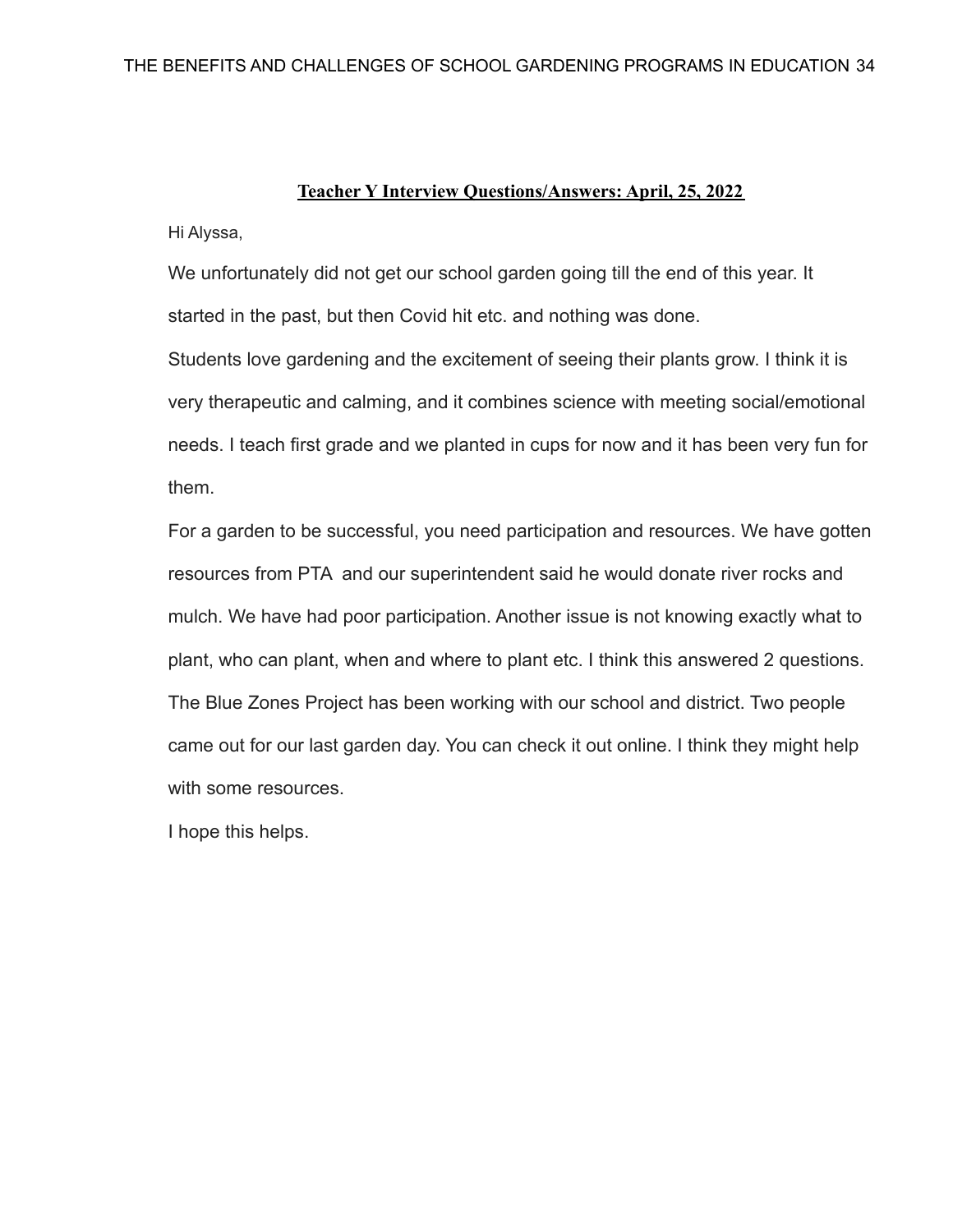### **Teacher X Interview Questions/Answers: May 1, 2022**

1. What benefits do you see in your own students who participate in school gardening programs?

A: Students have something to take care of and many begin to notice other issues, like litter, around the campus.

2. What contributes to a school gardening program being successful?

A: Eco Ambassador program and dedicated staff that continue to push for this type of opportunity for our kids.

3. Why do you think school garden programs tend to fail?

A: For me, part of it is the chilly weather in Marina. We have also had a terrible time with squirrels and gophers eating our vegetables.

4. Are you aware of additional funding or local groups that would be willing to participate in these school gardening programs?

A: Not at this time.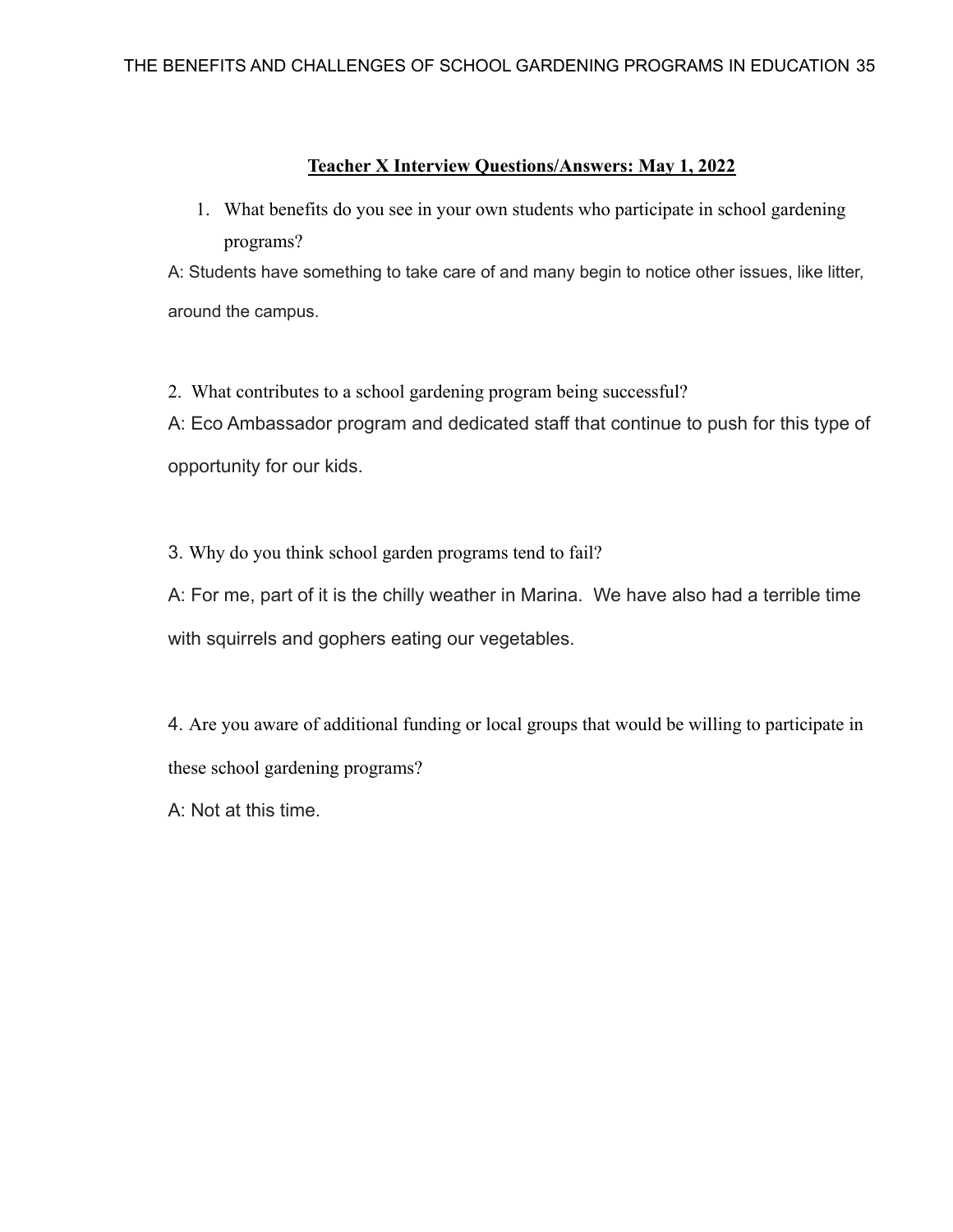### **Teacher W Interview Questions/Answers: May 1, 2022**

1. Students seem to be more excited about learning in the school garden. It also encourages creativity and gives them something tactile to do.

2. The management of it by a teacher and students. At Carmel unified we are lucky enough to have a gardening teacher and it helps our garden be successful because she has the time to dedicate to that.

3. I think asking other classroom teachers to maintain it is silly. Teachers have so many other things on their plate that adding a garden to it is too much. They need to designate one person to just do gardening.

4. No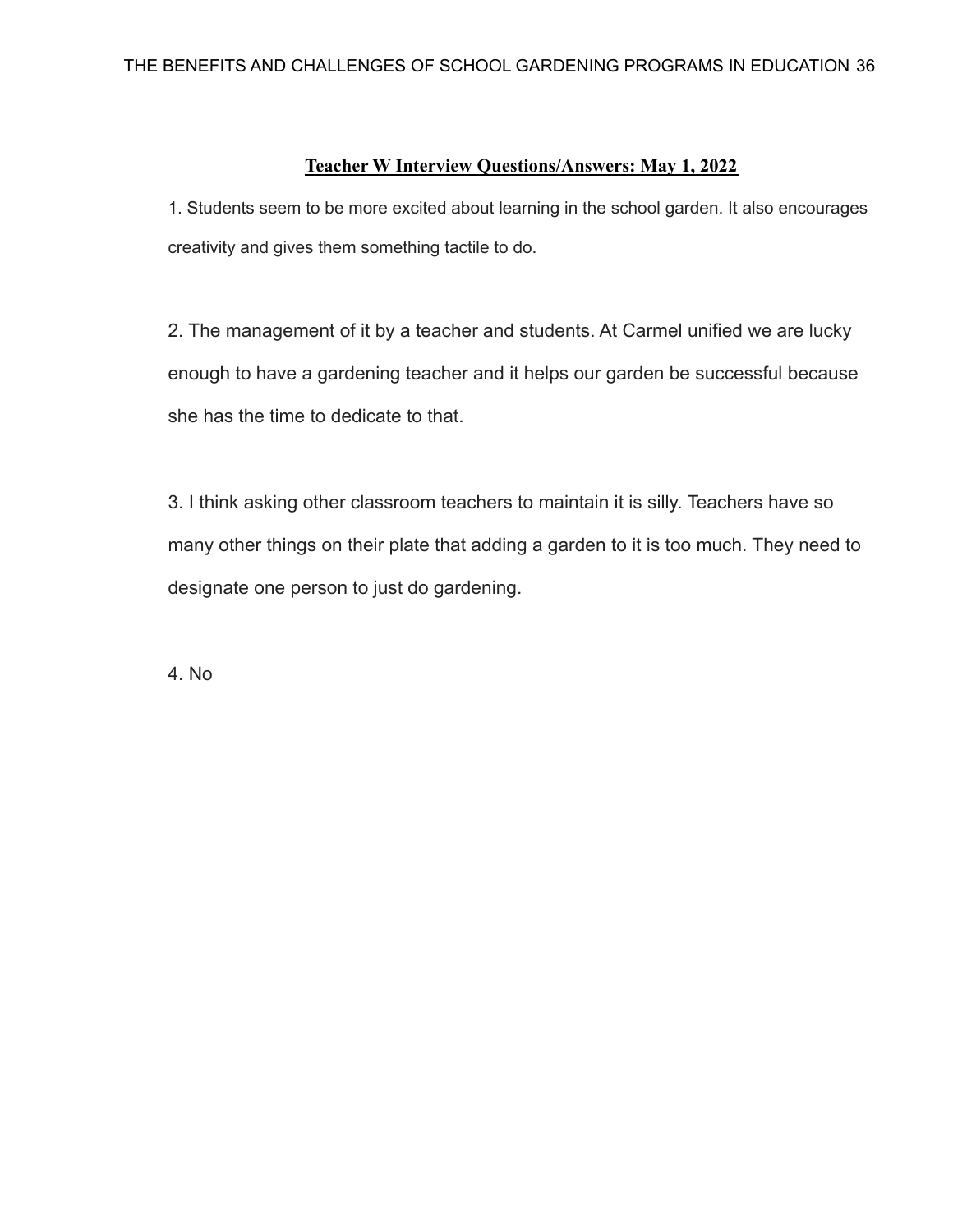#### **Teacher V Interview Questions/Answers: May 2, 2022**

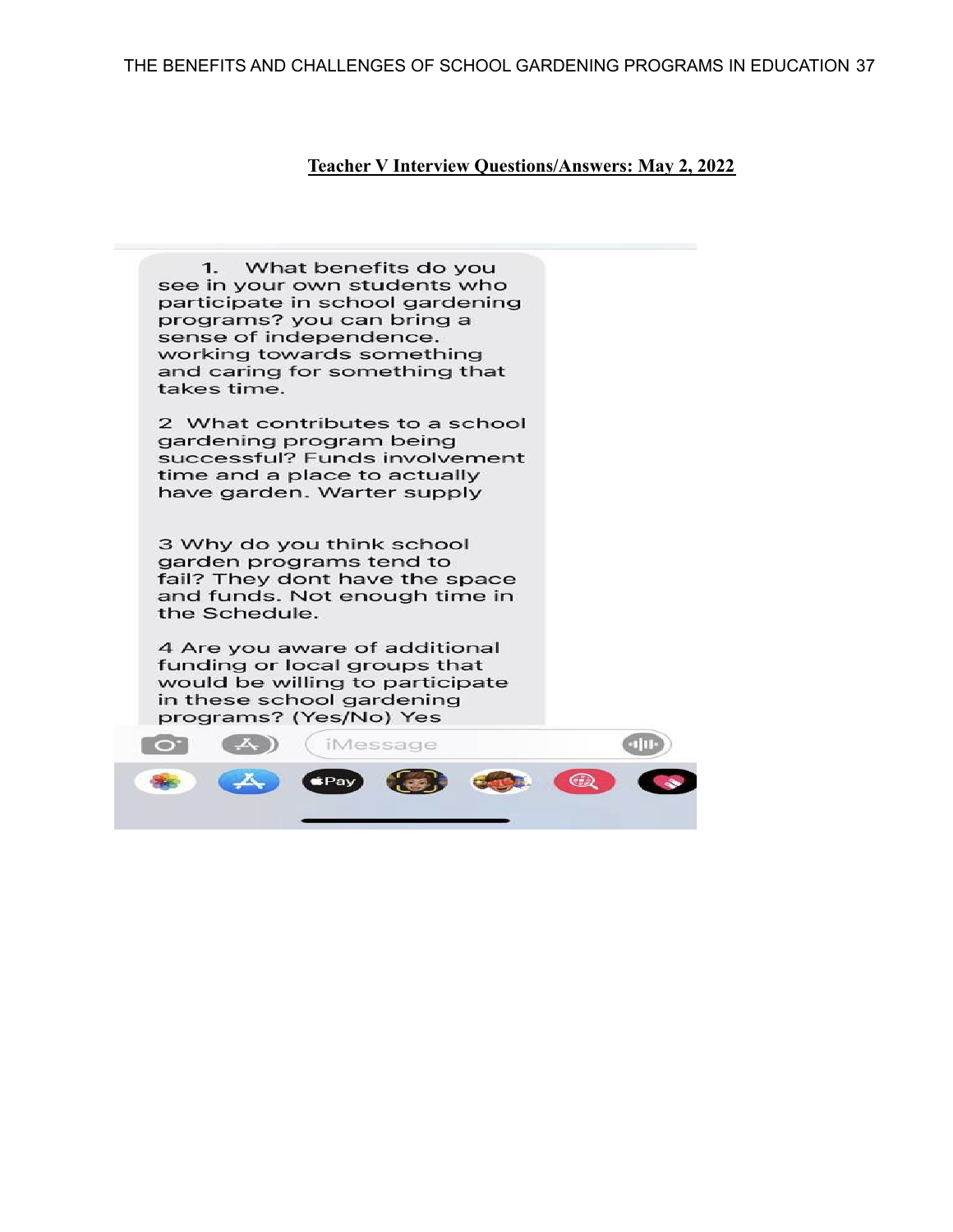#### **Teacher U Interview Questions/Answers: May 2, 2022**

Hello Alyssa,

Good luck with your Capstone project. I remember doing mine many years ago and it is A LOT of work but all of it has been beneficial to me, so I hope yours is too! Here are my answers to your questions.

1. School Gardening programs have had many benefits for our students. From an SEL perspective, I notice that students are more calm and there are less negative behaviors from students when we are taking part in gardening activities. Students' level of science inquiry and engagement is higher when we are doing activities in the garden. Students more naturally ask questions when they are learning in the garden then when we are learning in the classroom. As far as engagement, it is rare to have a student who is not on task when we are working in the garden; participation is usually 100%. Another benefit I have noticed in my students is that they have a better overall understanding of life science when they can see it and interact with it for themselves. 2. To make a school garden program successful the following things are key: a regular weekly watering schedule and people/class who is responsible and a backup plan for when school is out of session, a dedicated classroom/grade level who will complete maintenance (weeding, straightening up, replanting etc), help from Return of the Natives Eco Ambassador programs has been vital in getting our school garden set up and running (supplies and teaching how to sow and grow seeds).

3. I believe school garden programs tend to fail due to not being maintained on a consistent basis. It is essential that a group of students (we do it by grade level) is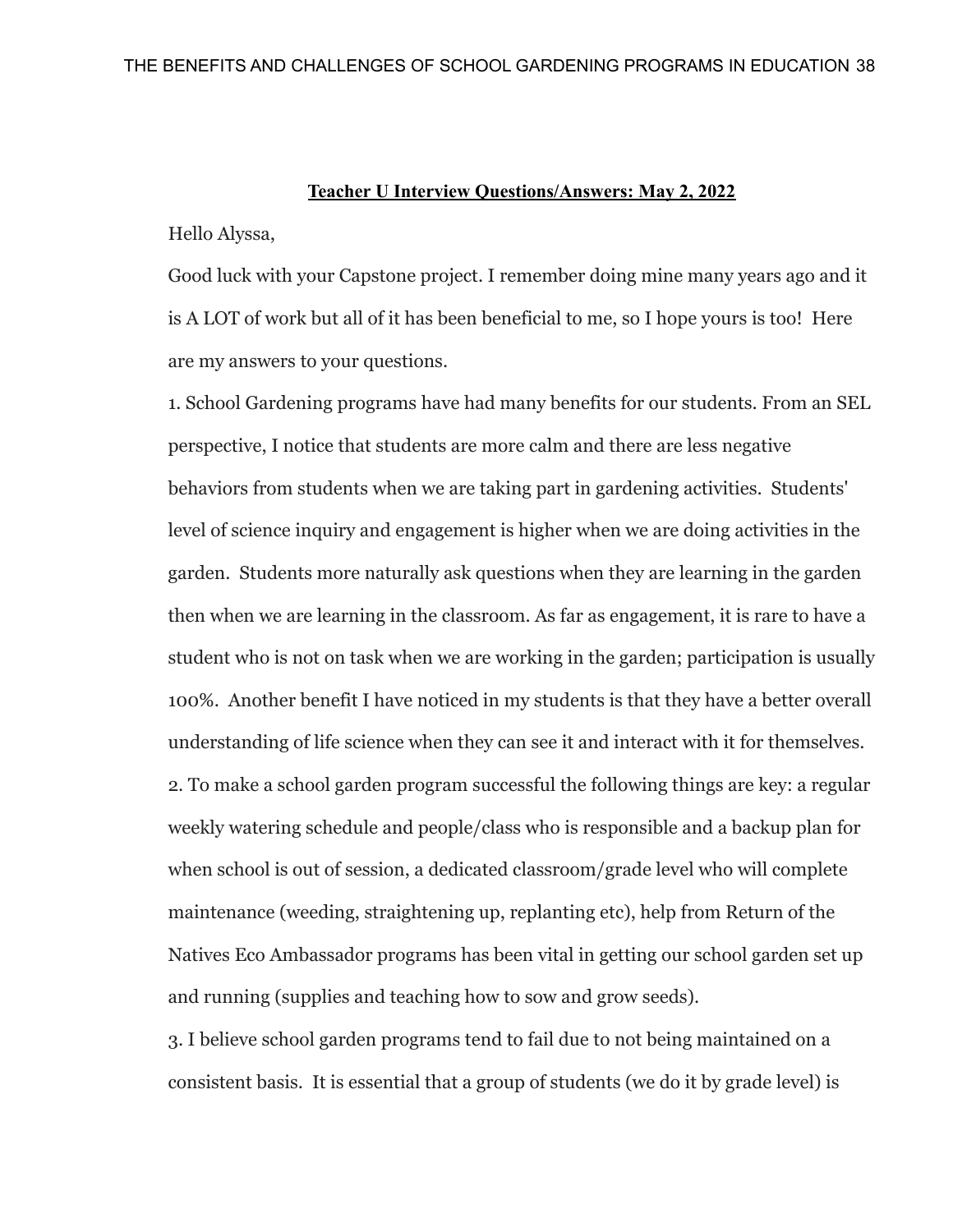responsible for weekly/bi weekly upkeep and that there is a plan and schedule for who and when will take care of the watering and upkeep year round. 4. Return of the Natives Eco-Ambassador program is an amazing advocate and help for local school gardens. In addition, many of our local gardening supply places (Griggs, Valley Hills Nursery, Seaside Garden Center etc) and some of the corporations like Home Depot will donate supplies. The mayor of Marina, Bruce Delgado, is a local botanist and he is an advocate for school gardens and is a wealth of knowledge and sources to help with school gardens.

Please feel free to reach out and ask any clarifying questions or if you'd like more information about our school garden at Marina Vista. Thank you for your research in this area!!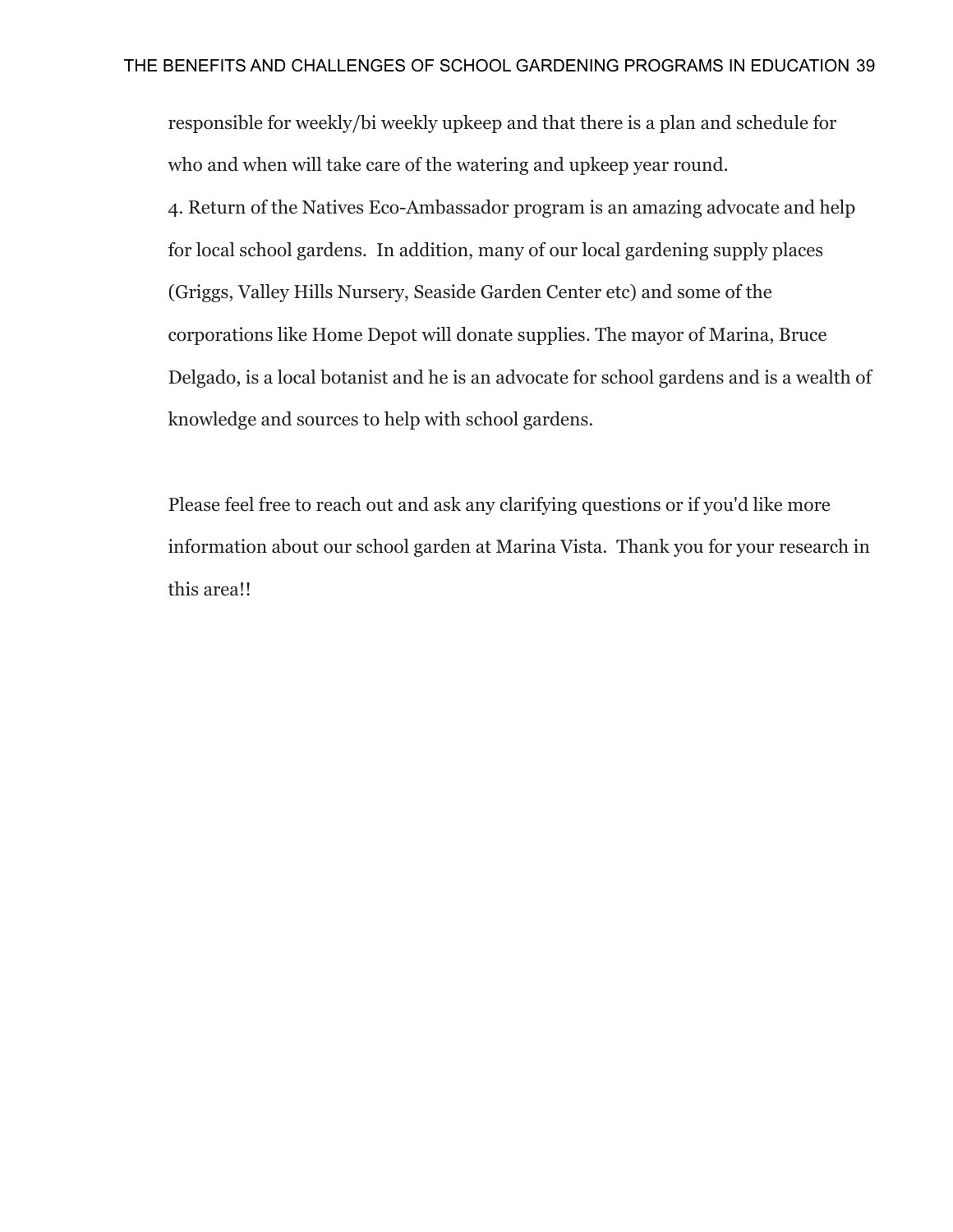### **Teacher T Interview Questions/Answers: May 2, 2022**

Hello,

My name is Alyssa Conte and I am a Liberal studies major who will soon be working on my teaching credential. I'm doing research for a Capstone that has to do with school gardening programs, and I'm trying to see what general teachers have observed in their students. I would be honored if you could participate in this 4 question survey on the benefits of successful school gardening programs. One question is a simple yes or no, and the other 3 are short responses that should be less than two sentences long. Thank you so much for your time!

1. What benefits do you see in your own students who participate in

school gardening programs?

The ability to let their creativity and imaginations soar. It is also a good quiet place for students to go and decompress when they need a break. At my school site we have a garden with a garden teacher, the students learn about plants, animals, and they also get to do hands-on activities along with a lesson. For example: we made pizza in the garden with veggies and fruits the students found in the garden and she made a lesson about what culture pizza originated from and how to properly tell if something is ready to be picked or not based on color and texture.

2. What contributes to a school gardening program being successful? A lot of funds!

Also an amazing garden teacher

3. Why do you think school garden programs tend to fail?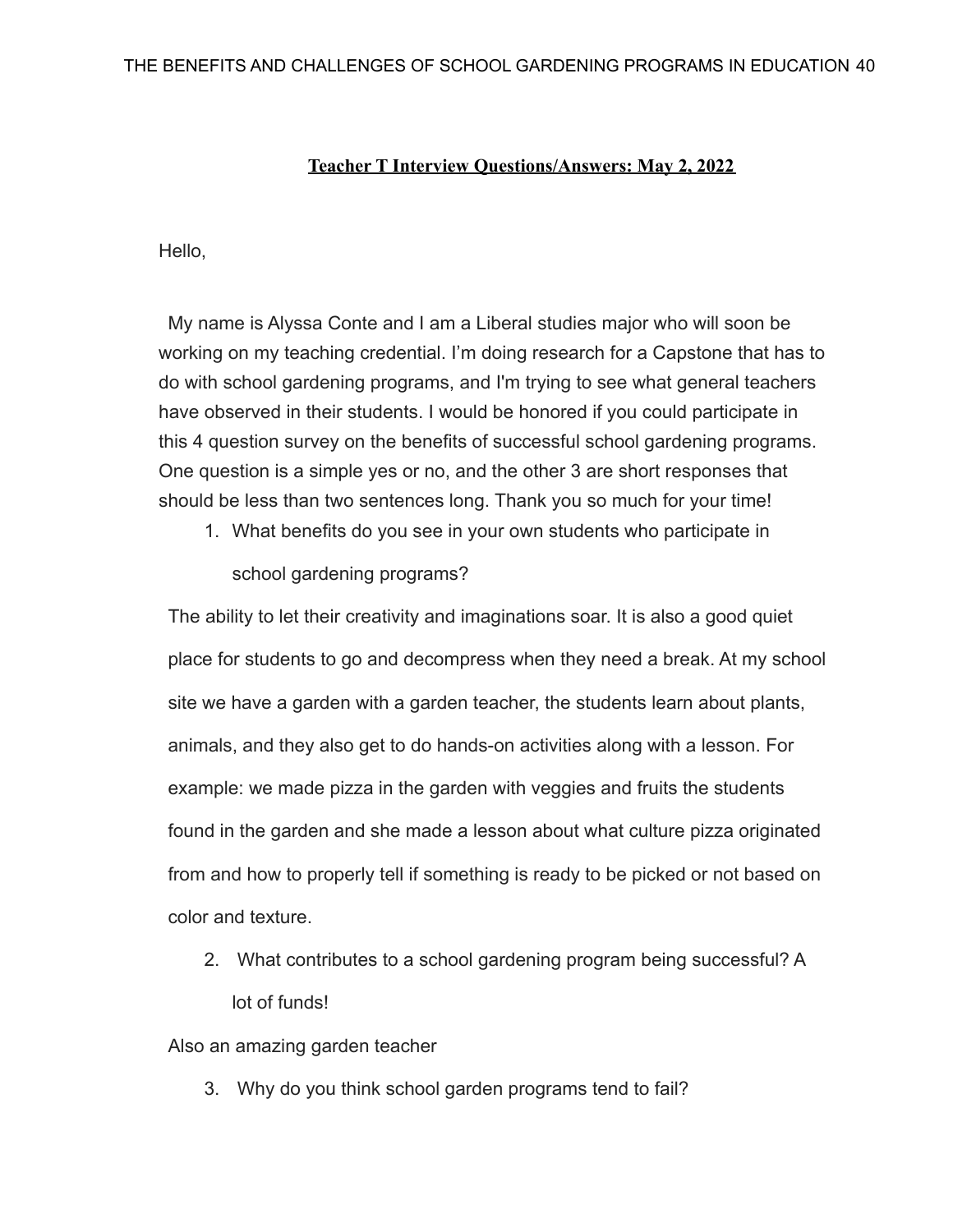because there isn't enough money in most school districts able to have a garden

4. Are you aware of additional funding or local groups that would be willing to participate in these school gardening programs? (Yes/No)

No

Responding by email is more than fine, or if you'd like to give me more information you can call my cell at. If you respond by email, all that I ask is that you respond to these questions in a numbered format, i.e;

- 1. Your answer.
- 2. Your answer
- 3. Your answer
- 4. Your answer.

I really appreciate you taking time out of your day for this!

Sincerely, Alyssa Conte

(805) 444-7038

[aconte@csumb.edu](mailto:aconte@csumb.edu)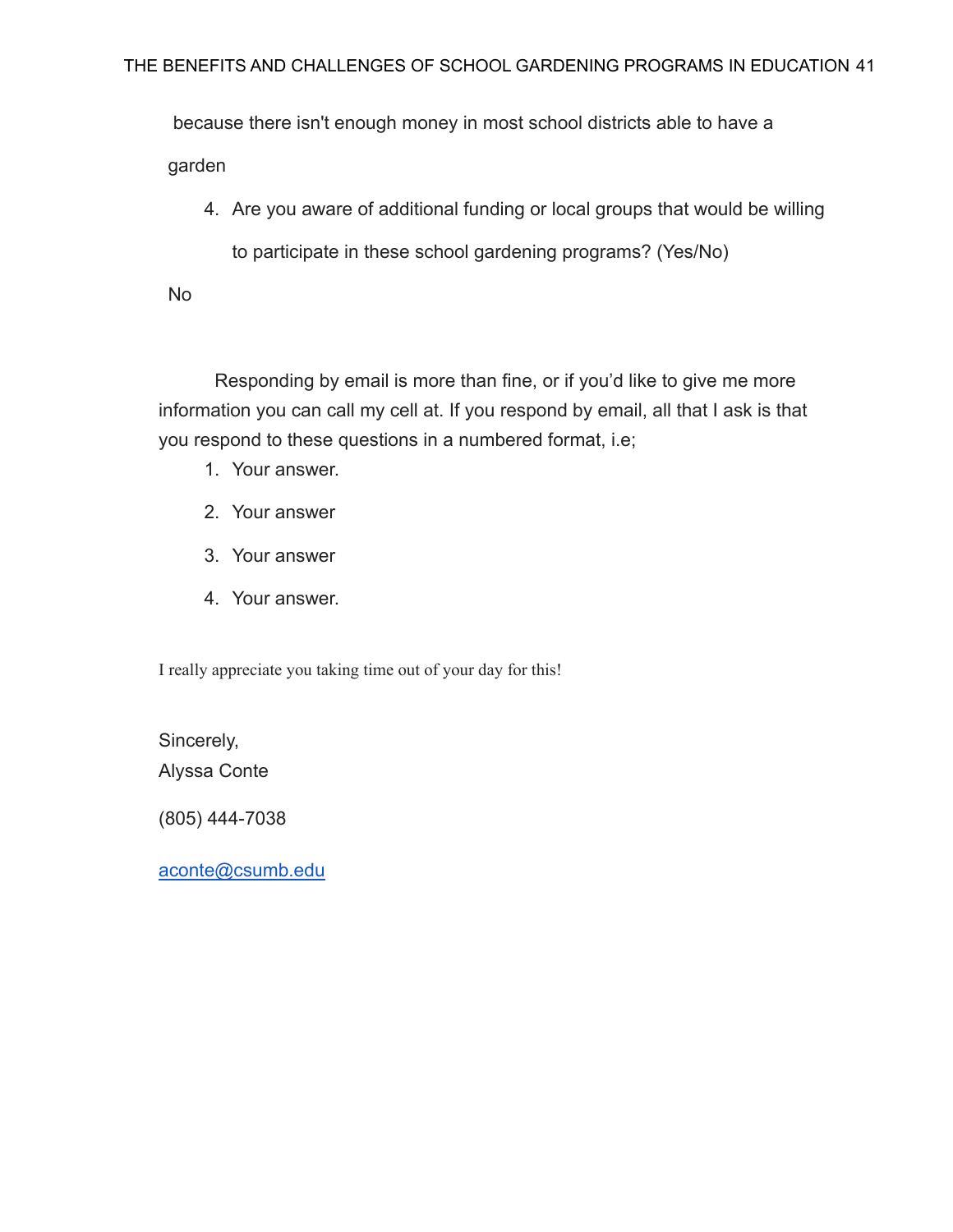#### **Teacher S Interview Questions/Answers: May 2, 2022**

Hi,

Were you a Chartwell student? I never taught gardening, but I can speak to the benefits I observed while it was being taught.

- 1. What benefits do you see in your own students who participate in school gardening programs? The gardening program did an excellent job of teaching math, vocabulary development, and communication skills in hands-on ways that cannot be replicated in the classroom. Gardening programs give students opportunities to be outside and learn about the importance of nature, how nature depends on each other and the importance of farm work, farm workers, field workers, etc.
- 2. What contributes to a school gardening program being successful? A skilled person who can teach it, planning a schedule that allows time for it, at least once a week, per class.
- 3. Why do you think school garden programs tend to fail? I think a gardening program works best when there is a skilled individual that can teach the class. The gardening program in my opinion works best when it is taught by someone other than the classroom teacher, who has expertise in gardening.
- 4. Are you aware of additional funding or local groups that would be willing to participate in these school gardening programs? (Yes/No). I am not aware of any.

Take Care, Good Luck,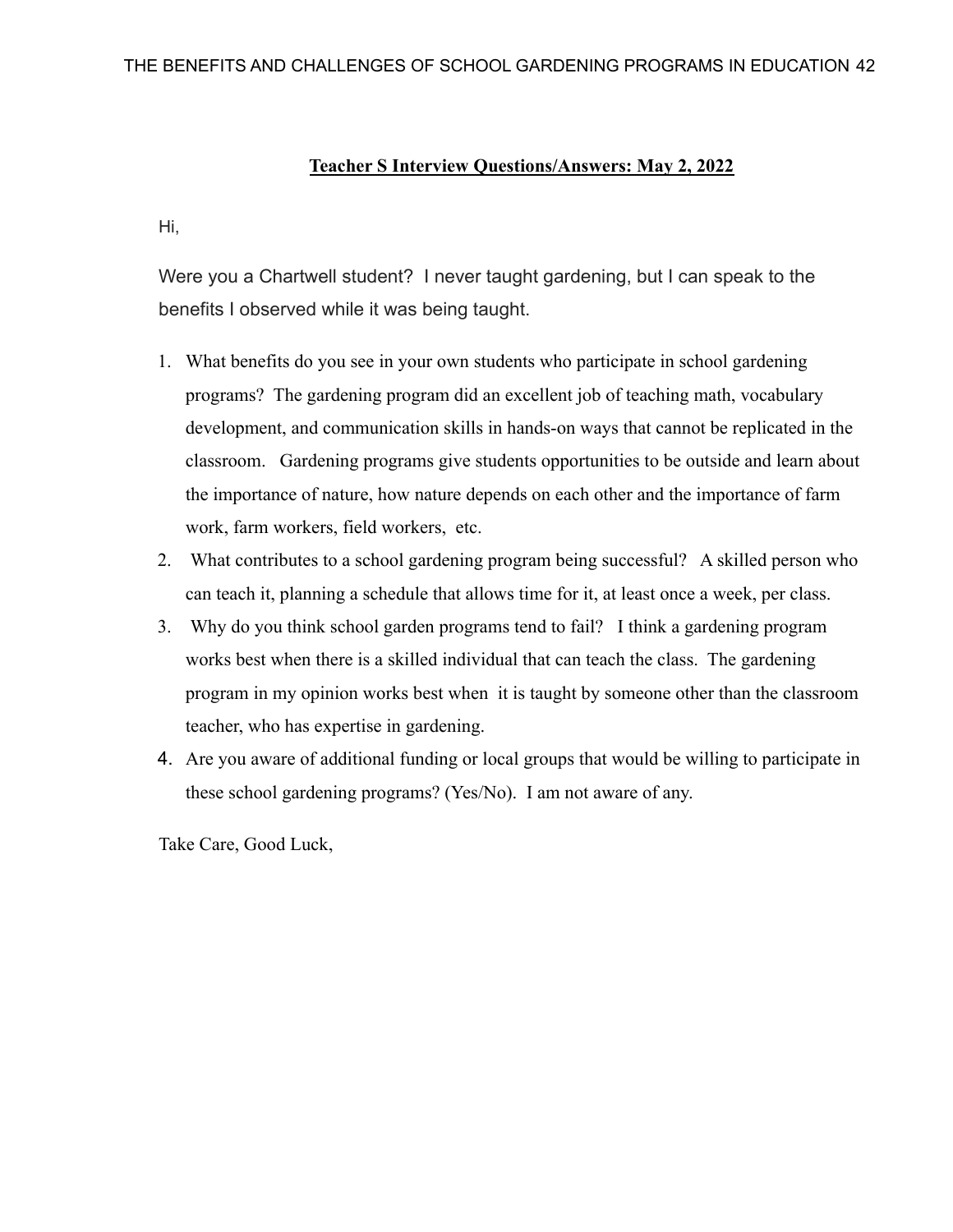### **Teacher R Interview Questions/Answers: May 2, 2022**

Hello Alyssa,

1. The school I currently work at does not have a gardening program so I cannot comment on any benefits to my students. However, I do think a school garden program would be beneficial for SEL and science lessons.

2. I think having administration and fellow teachers who want to be involved and are passionate about a school gardening program is necessary for it to be successful.

3. I think school gardening programs tend to fail because it requires extra time from teachers. It requires teachers to take time out of their lessons to take their class to the garden and it requires teachers to volunteer their own time to care for the garden.

4. No

Best regards,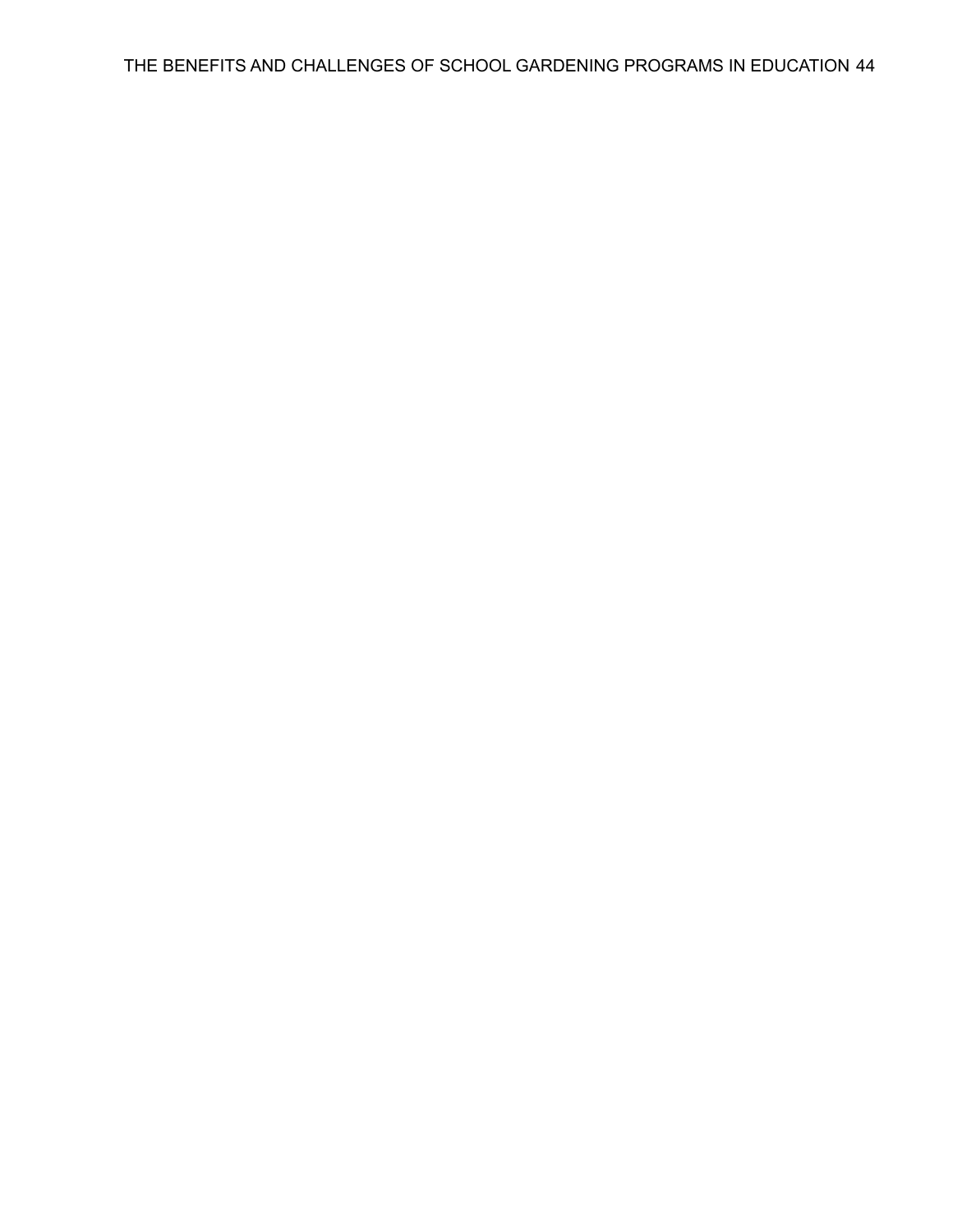# Appendix B

### **Question/Answers to Csumb Student Surveys: April 30, 2022**

Did you feel as if you benefited from participating in school gardens in any way? 20 responses



Would you recommend that school gardening programs become larger/more accessible for students?

20 responses